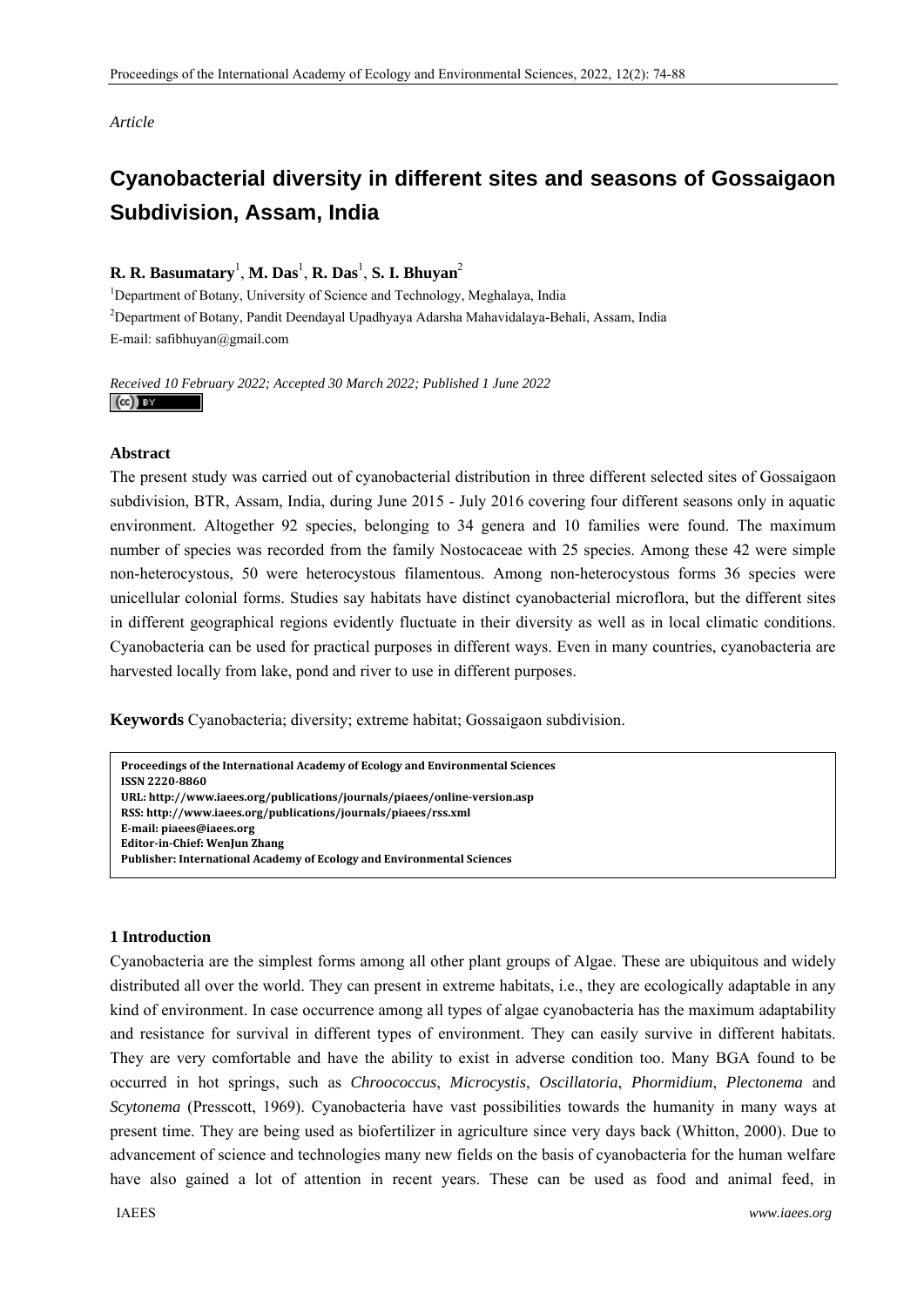bioremediation of toxic compounds, in biocontrol of pests, production of commercial and laboratory chemicals, restriction enzymes, pharmacological tools (Patterson, 1996) and drugs for the treatment of many risky diseases such as cancer, asthma, diabetes, and wastes treatment (Prassana et al., 2000; Shah et al., 2001; Sadettin and Domez, 2006).

In India there have done many works on this particular algae (Gupta and Kulkarni, 2016; Sao and Samuel, 2018; Saikia et al., 2018; Wagh and Jadhav, 2019; Rajkonwar et al., 2020; Dev et al., 2013). North east India is also very unique location for the diversity in different levels. Many studies were done on cyanobacterial flora from different agricultural and other ecosystems in different parts of India (Nayak and Prasanna, 2007; Dasgupta and Ahmed, 2013; Singh et al., 2014). In Assam, a number of studies have been undertaken on the mere enumeration of blue green algae in different parts of Assam by different worker (Nandi and Rout, 2000; Deb et al., 2013; Borah et al., 2014; Devi, 1981; Deka and Bordoloi, 1991; Saikia and Bordoloi, 1994; Ahmed, 1999; Yashmin, 2003; Rout and Borah, 2009). So, it is clear that, systematic investigations on cyanobacterial algae from this part of western Assam is limited.

#### **2 Study Area and Methodology**

#### **2.1 Study area**

The present study area is Gossaigaon subdivision, under Kokrajhar district of state Assam, which lies in the foot hill of eastern Himalaya. Phytogeographically Gossaigaon subdivision has a total geographical area of 1287.70 sq km. It is situated at the latitude of 26.4371° N and longitude 89.9767° E. The subdivision shares its boundaries with the state West Bengal on the west, Dotama on the east, Dhubri on the south west. The north is covered by Bhutan which is an important international border. Its total forest areas are 82412.357 hectares. Out of this the total wet land is 93 hectares including ponds. The total rivers in Gossaigaon subdivision are mainly three Sonkosh, Gurfela and Hel. But there are some small tributaries and streams which are flowing from Bhutan.

For the details study the entire area were divided into three sampling sites:

Sampling Site 1: Gossaigaon (including town area) Sampling Site 2: Grahampur Sampling Site 3: Saraibil

# **2.2 Sample collection**

The algal samples were collected randomly from different habitats,in different seasons such as winter, spring, summer and autumn during last four years (2014-2017). Planktonic net (Mesh size 25 µm) were used to collect floating members. Soil samples were collected from soil surface. About 10 grams of soil samples were collected from different places of the same sampling site to a depth of 5 cm using sharp knife, scalpel and hand hoe, because algae cannot grow beyond 5cm below the surface of the soil (Sing, 1961). The collected soil samples were dried in shade then powdered. After thorough mixing, about 100 gms of each sample were preserved in polythene bags for isolation.

## **2.3 Identification**

After preliminary observations the algal samples were identified with the help of recent literature and monographs of Desikachary (1959), Fritsch (1936), Geitler (1932), and Prescott (1984).

## **2.4 Water physico-chemical analysis**

Water pH, Nitrate-N  $(NO_3-N)$ , was determined following standard methods (phenol disulfonic acid method) outlined by Anderson and Ingram (1993). Available phosphorus and potassium was determined by using the molybdenum blue method (Allen et al., 1974). Water Dissolved oxygen (DO), Biochemical Oxygen Demand (BOD), Chemical oxygen Demand (COD) were measured by azide modification method (APHA, 2005) (Table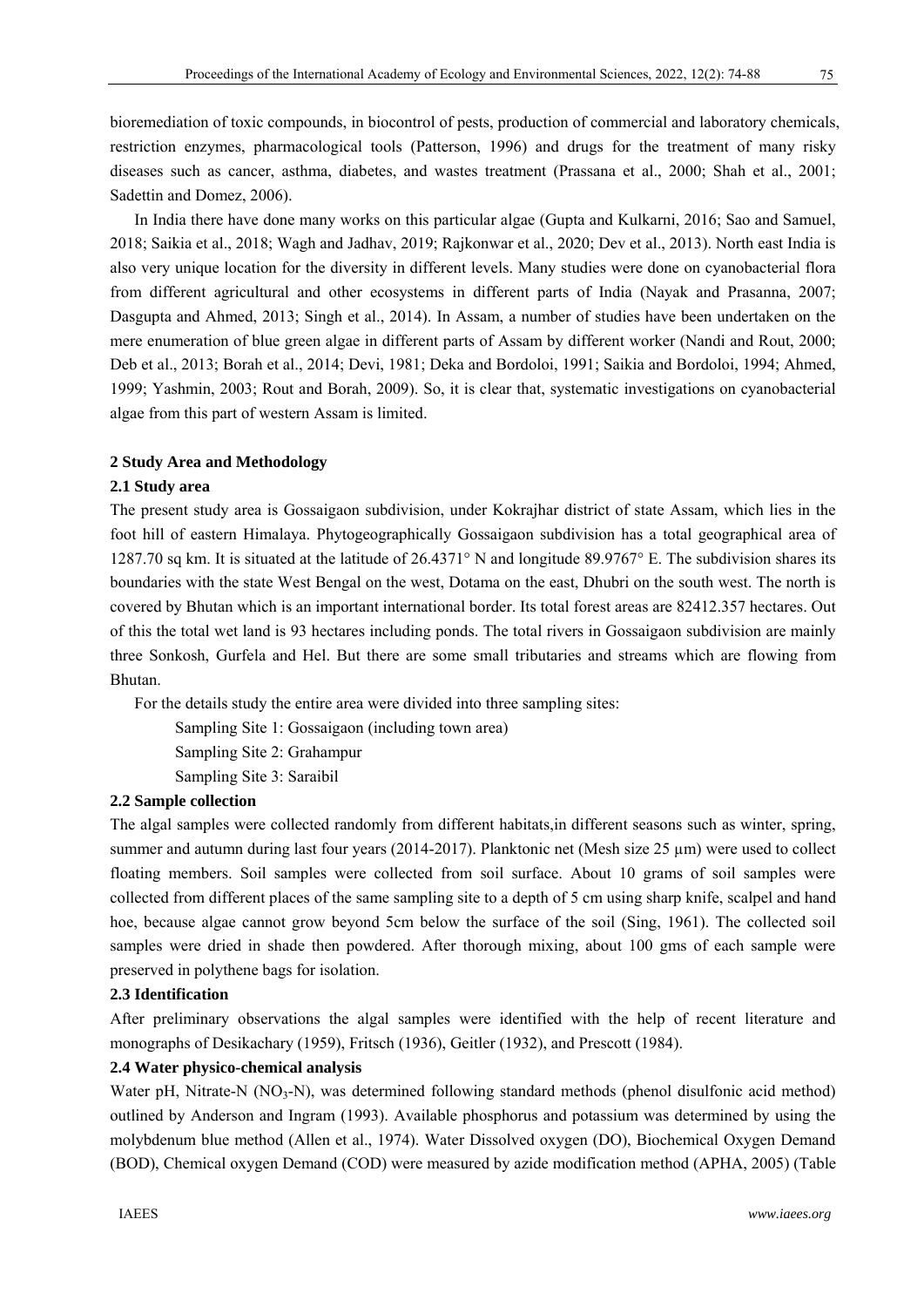1). Diversity of species was analyzed for relative abundance, diversity index of species (Shannon-Weaver, 1964), and similarity coefficient (Sorensen, 1948).

## **2.5 Statistical analysis**

All the data collected were statistically analyzed to compare temporal and spatial variations among different sites, habitats, seasons etc. One way ANOVA, Correlation analysis etc. were done by the methods given by Zar (1974).

## **3 Results and Discussion**

Total of 92 species belongs to 34 genera under 9 families were found in the study, where 50 species were heterocystous and 42 species were non heterocystous forms. The maximum number of species was recorded from the family Nostocaceae with 25 species. Variations in physico-chemical parameters (such as PH, BOD, DO, COD, Nitrate etc.) of water in different seasons were found (Table 1). The ranges of different water parameters were pH 6.44±0.2 - 6.85±0.25; BOD 4.39±0.48 - 5.8±0.22; COD 13.13±1.0 - 14±0.77; DO 3.85±0.35 - 4.65±0.44; Nitrate 2.25±0.85 - 2.93±1.28; Phosphate 2.1±0.57 - 3.53±0.55; Potassium 3.15±0.39 -  $4.45\pm0.64$  and temperature ranges  $22.0\pm1.63$  -  $29.77\pm1.71$  respectively. Correlation analysis among the seasons for different species at three sites viz. Site I (Gossaigaon), Site II (Grahampur), Site III (Saraibil) were carried out (Table 4). In site I (Gossaigaon), spring has negative correlation with autumn ( $r=-0.233^*$ ,  $P>0.05$ ) Summer had negative correlation with winter  $(r=0.207, P>0.05)$  but positive correlation with winter  $(r=0.385**, P>0.01)$  of site II and autumn  $(r=0.294**, P>0.01)$  of site III. Autumn of site I has significant correlation with winter ( $r=0.385**$ ,  $P>0.01$ ) of site II. The winter of site II has correlation with autumn  $(r=0.355, P>0.01)$  of site III. The spring season of site I has strong correlation with summer  $(r=0.321, P>0.01)$ of site III.

Linear regression analysis was conducted between the population of cyanobacteria and mean of different water parameters in three different study sites (Fig. 1). It was observed that in Site I (Gossaigaon) the linear regression showed positive significance of mean total algal species count with mean pH ( $r^2$ =0.0043), mean DO ( $r^2$ =0.4847), mean phosphate ( $r^2$ =0.466), mean potassium ( $r^2$ =0.0418) and negative significance of mean BOD ( $r^2$ =0.5799), mean nitrate ( $r^2$ =0.0071) and mean temperature ( $r^2$ =0.0782). In site II (Grahampur), the linear regression were positive significance of mean total algal species count with mean pH  $(r^2=0.3338)$ , mean DO ( $r^2$ =0.2376), mean potassium ( $r^2$ =0.5857) and negative significance of mean BOD ( $r^2$ =0.0949), mean COD  $(r^2=0.1804)$ , mean nitrate  $(r^2=0.8499)$ , mean temperature  $(r^2=0.135)$  respectively. The linear regression showed positive significance of mean total algal counts with mean pH ( $r^2$ =0.0415) mean nitrate ( $r^2$ =0.0437) and negative significance of mean total algal count with mean BOD ( $r^2$ =0.0896), mean COD ( $r^2$ =0.0364), mean DO  $(r^2=0.0984)$ , mean phosphate  $(r^2=0.4283)$ , mean potassium  $(r^2=0.479)$  in Site III (Saraibil). The parameters like mean phosphate  $(r^2=0.000)$  in site II (Fig. 2) and mean temperature  $(r^2=0.000)$  in Site III (Saraibil) has not shown any significance.

During the study period the relative abundance, diversity index, species richness and Simpson index of dominance were also calculated in three study sites taking four different seasons (Table 3). Relative abundance of different species is different. *Microcystis flos-aquae* recorded highest relative abundance (4.87%) and *Spirulina meneghiniana* and *Oscillatoria princeps var. crassa* lowest 0.29% (Table 2). During study period the highest number of species recorded during retreating monsoon in all study sites (Table 2, Gossaigaon 632, Grahampur 453 and Saraibil 593) and lowest (157 species) recorded during pre-monsoon in Saraibil. Among different study site it was observed that highest 1726 species was found in Gossaigaon and lowest 1064 species in Grahampur.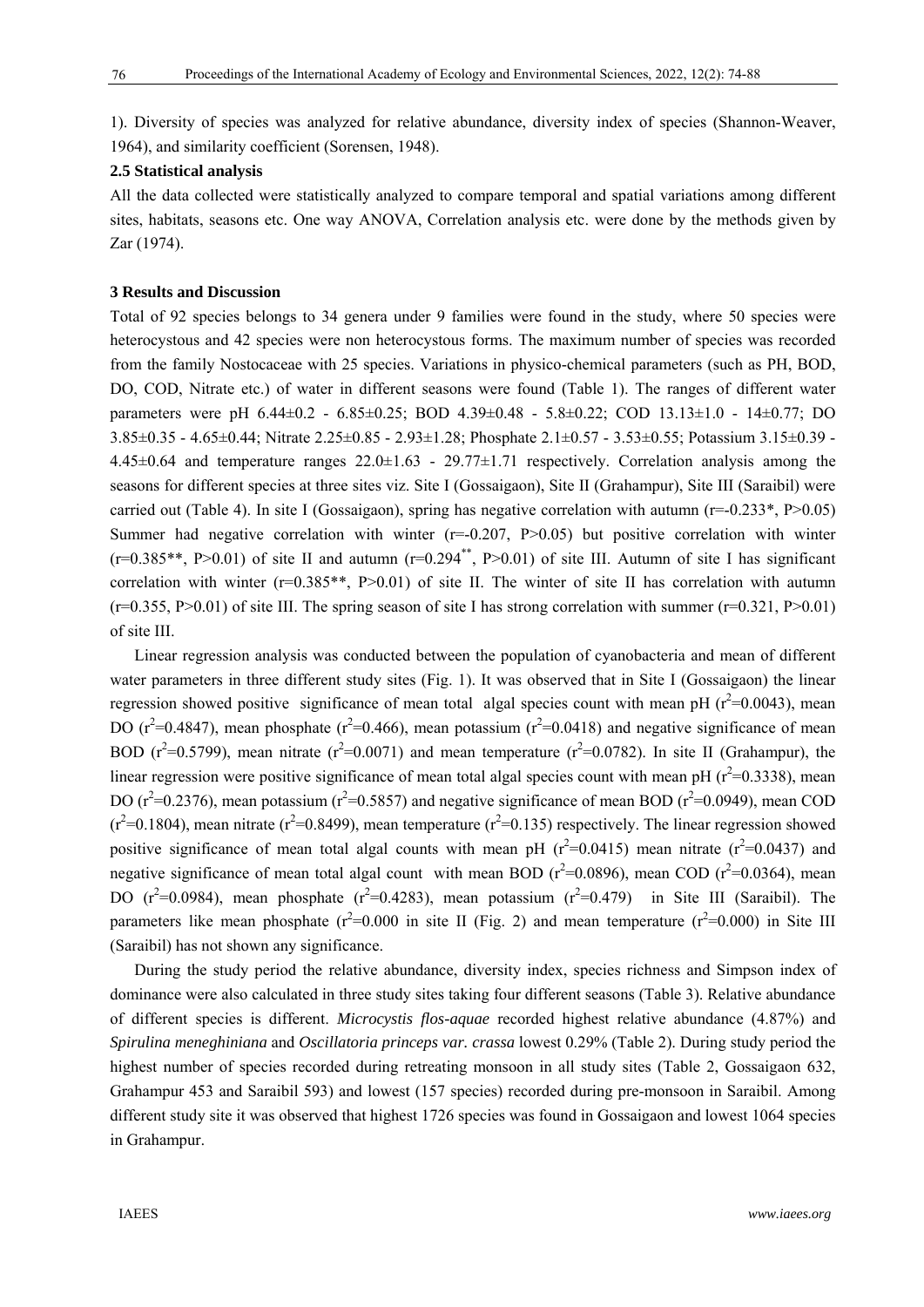In Gossaigaon, the species abundance was ranged between 255-632, minimum during spring and maximum in autumn. Species richness was ranged between 14-30, minimum was found during winter and maximum in autumn. Shannon-Weiner index (H) was ranged between 2.52-3.25 minimum 2.52 in winter and maximum during autumn. Simpson index of dominance (D) was ranged between 0.04-0.09, maximum during winter, minimum in autumn. Simpson's index of diversity was ranged between 0.91-0.96, maximum in autumn and minimum in winter respectively.

In Grahampur, maximum species abundance was recorded 543 during autumn and minimum 190 in winter. Species richness was found maximum 19 in summer and minimum 9 in spring. Shannon-Weiner index (H) recorded maximum 2.88 in autumn and minimum 2.11 in spring. Simpson index of dominance (D) was recorded maximum (0.13) in spring and winter season, minimum (0.06) in both summer and autumn respectively. Simpson's index of diversity was maximum (0.94) both in summer and autumn, minimum (0.87) both in spring and winter respectively. However, species richness was ranged between 9-21, minimum during spring and maximum in autumn.

During the study period it was observed that the species abundance was maximum in 593 during autumn and minimum during spring season in Saraibil. Species richness was maximum 24 during autumn and minimum 9 in spring season, the Shannon-Weiner index (H) was recorded maximum 3.07 in autumn and minimum 2.08 in spring season. Simpson index of dominance (D) was ranged between 0.05-0.14, maximum during spring, minimum in autumn. Simpson's index of diversity was maximum 0.95 in autumn, minimum 0.86 both in spring. Species richness was ranged between 9-24, minimum during spring and maximum in autumn.

| Site       | Seasons | pH              | <b>BOD</b>      | COD              | DO              | Nitrate         | Phosphate       | Potassium       | Temperature<br>$(C^{\circ})$ |
|------------|---------|-----------------|-----------------|------------------|-----------------|-----------------|-----------------|-----------------|------------------------------|
|            |         |                 | (mg/l)          | (mg/l)           | (mg/l)          | (mg/l)          | (mg/l)          | (mg/l)          |                              |
|            | Spring  | $6.73 \pm 0.15$ | $5.53 \pm 0.68$ | $13.13 \pm 1.00$ | $4.35 \pm 0.29$ | $2.5 \pm 0.28$  | $2.48 \pm 1.02$ | $3.78 \pm 0.46$ | $28.5 \pm 1.73$              |
|            | Summer  | $6.85 \pm 0.24$ | $4.39 \pm 0.48$ | $13.15 \pm 0.41$ | $4.4 \pm 0.29$  | $3.0 \pm 0.98$  | $3.53 \pm 0.55$ | $4.45 \pm 0.64$ | $25.5 \pm 0.58$              |
| Gossaigaon | Autumn  | $6.7 \pm 0.22$  | $4.81 \pm 0.30$ | $13.23 \pm 0.79$ | $4.5 \pm 0.55$  | $2.43 \pm 0.9$  | $2.68 \pm 0.65$ | $3.53 \pm 0.51$ | 24.75 ± 0.96                 |
|            | Winter  | $6.78 \pm 0.32$ | $4.98 \pm 0.70$ | $13.35 \pm 0.51$ | $3.88 \pm 0.36$ | $2.93 \pm 1.28$ | $2.2 \pm 0.43$  | $3.75 \pm 0.66$ | $23.5 \pm 1.29$              |
|            | Spring  | $6.71 \pm 0.18$ | $5.35 \pm 0.93$ | $14\pm0.50$      | $4.4 \pm 0.29$  | $3.9 \pm 0.37$  | $3.48 \pm 0.41$ | $4.13 \pm 0.29$ | $28.75 \pm 3.10$             |
|            | Summer  | $6.72 \pm 0.28$ | $4.58 \pm 0.39$ | $13.35 \pm 0.75$ | $4.65 \pm 0.44$ | $2.85 \pm 0.61$ | $2.63 \pm 0.70$ | $4.25 \pm 0.17$ | $25.5 \pm 1.29$              |
|            | Autumn  | $6.85 \pm 0.25$ | $5.40 \pm 0.55$ | $13.78 \pm 0.60$ | $4.38 \pm 0.57$ | $2.25 \pm 0.84$ | $2.73 \pm 1.34$ | $4.23 \pm 0.22$ | $23.75 \pm 0.43$             |
| Grahampur  | Winter  | $6.8 \pm 0.57$  | $5.80 \pm 0.22$ | $13.9 \pm 0.59$  | $4.15 \pm 0.13$ | $3.23 \pm 0.69$ | $2\pm 0.87$     | $4\pm 0.16$     | $23 \pm 0.82$                |
|            | Spring  | $6.44 \pm 0.20$ | $5.35 \pm 0.44$ | $13.73 \pm 0.41$ | $4.55 \pm 0.40$ | $2.6 \pm 0.97$  | $2.73 \pm 0.19$ | $3.48 \pm 0.75$ | $29.75 \pm 1.71$             |
|            | Summer  | $6.7 \pm 0.29$  | $4.95 \pm 0.37$ | $14.3 \pm 0.77$  | $4.43 \pm 0.15$ | $3.53 \pm 0.66$ | $2.23 \pm 0.56$ | $3.33 \pm 0.21$ | $26 \pm 0.82$                |
|            | Autumn  | $6.63 \pm 0.53$ | $5.35 \pm 0.53$ | $13.3 \pm 0.35$  | $4\pm 0.57$     | $2.73 \pm 0.94$ | $2.1 \pm 0.57$  | $3.15 \pm 0.39$ | $26.5 \pm 1.29$              |
| Saraibil   | Winter  | $6.78 \pm 0.21$ | $5.63 \pm 0.59$ | $13.4 \pm 0.22$  | $3.85 \pm 0.35$ | $2.73 \pm 0.88$ | $2.15 \pm 0.83$ | $4.1 \pm 0.08$  | $22 \pm 1.63$                |

**Table 1** Physico-chemical parameters of water samples collected from different study sites during different seasons.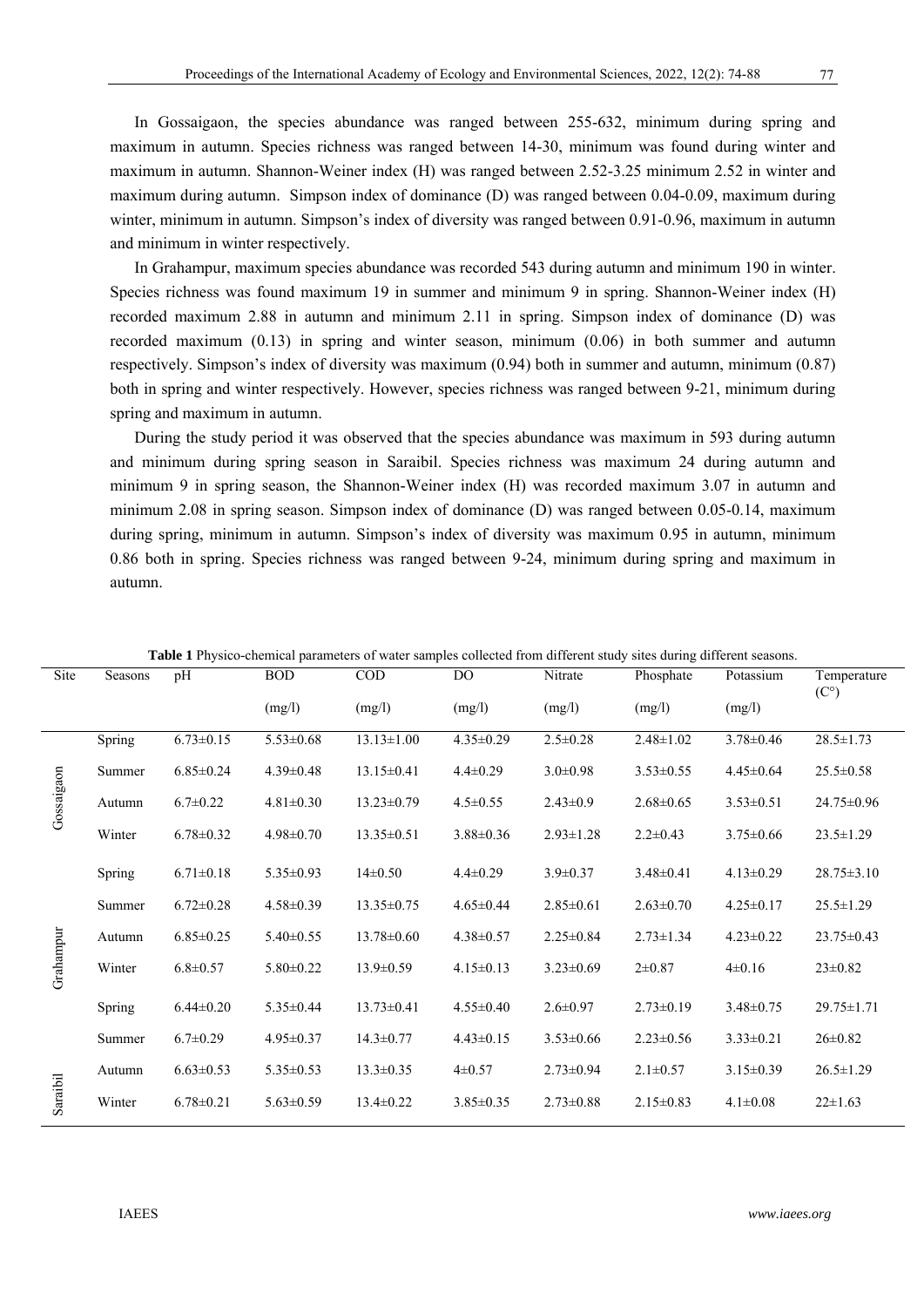| No.            | Species                               |                | Site I                   |                          |                          | Site II                  |                          |                          |                              |                          | <b>Table 2</b> Occurrence and distribution of blue green algal species number (m) in different sites.<br>Site III | Total                    | <b>RA</b>       |                          |                 |              |
|----------------|---------------------------------------|----------------|--------------------------|--------------------------|--------------------------|--------------------------|--------------------------|--------------------------|------------------------------|--------------------------|-------------------------------------------------------------------------------------------------------------------|--------------------------|-----------------|--------------------------|-----------------|--------------|
|                |                                       |                |                          | (Gosaigaon)              |                          |                          |                          | (Grahampur)              |                              |                          |                                                                                                                   | (Saraibil)               |                 |                          |                 |              |
|                |                                       |                | Spr                      | Sum                      | Aut                      | Win                      | Spr                      | Sum                      | Aut                          | Win                      | Spr                                                                                                               | Sum                      | Aut             | Win                      |                 |              |
| $\mathbf{1}$   | Microcystis<br>aeruginosa             | Chroococcaceae | $\overline{a}$           | 45                       | ÷,                       | $\overline{a}$           | 20                       | $\frac{1}{2}$            | $\frac{1}{2}$                | $\overline{\phantom{0}}$ | $\overline{a}$                                                                                                    | $\overline{a}$           | $\overline{a}$  | L,                       | 65              | 1.54         |
| $\overline{2}$ | Microcystis<br>flos-aquae             | Chroococcaceae | $\frac{1}{2}$            | 45                       | 50                       |                          | $\overline{a}$           |                          | $\qquad \qquad \blacksquare$ | 50                       |                                                                                                                   | $\overline{a}$           | 60              |                          | 205             | 4.87         |
| 3              | Chroocuccus<br>macrococcus            | Chroococcaceae | $\frac{1}{2}$            | 8                        | 14                       | $\overline{a}$           | $\frac{1}{2}$            | $\frac{1}{2}$            | $\overline{c}$               | $\overline{\phantom{0}}$ | $\overline{a}$                                                                                                    | $\overline{a}$           | $\overline{a}$  | L,                       | 24              | 0.57         |
| $\overline{4}$ | Chroococcus<br>pallidus               | Chroococcaceae | 10                       | $\overline{2}$           | $\overline{a}$           | $\overline{a}$           | $\,8\,$                  | $\overline{a}$           | 3                            | $\overline{a}$           | $\overline{20}$                                                                                                   | $\overline{a}$           | $\frac{1}{2}$   | $\overline{a}$           | 43              | 1.02         |
| 5              | Chroococcus<br>varius                 | Chroococcaceae | $\frac{1}{2}$            | $\overline{a}$           | $\overline{\phantom{0}}$ | $\overline{a}$           | $\overline{a}$           | $\overline{a}$           | $\frac{1}{2}$                | L,                       | $\overline{a}$                                                                                                    | 9                        | 16              |                          | $\overline{25}$ | 0.59         |
| 6              | Gloeocapsa<br>atrata                  | Chroococcaceae | $\overline{\phantom{a}}$ | 6                        | $\overline{20}$          | $\overline{a}$           | $\frac{1}{2}$            | $\overline{a}$           | $\frac{1}{2}$                | $\overline{a}$           | $\overline{a}$                                                                                                    | 25                       | $\overline{a}$  | L,                       | 51              | 1.21         |
| $\overline{7}$ | Gloeocapsa<br>montana                 | Chroococcaceae |                          |                          | $\overline{\phantom{0}}$ |                          | -                        |                          | $\overline{a}$               | $\overline{a}$           | $\overline{a}$                                                                                                    | 30                       | $\overline{a}$  | 12                       | 42              | $\mathbf{1}$ |
| 8              | Gloeocapsa<br>polydermatica           | Chroococcaceae | $\overline{9}$           | $\overline{a}$           | $\overline{\phantom{0}}$ | $\overline{\phantom{0}}$ | $\frac{1}{2}$            | $\frac{1}{2}$            | $\frac{1}{2}$                | $\overline{\phantom{0}}$ | 15                                                                                                                | $\overline{a}$           | $\overline{a}$  | L,                       | $\overline{24}$ | 0.57         |
| 9              | Gloeocapsa<br>punctata                | Chroococcaceae | $\overline{\phantom{a}}$ | $\overline{a}$           | $\overline{\phantom{0}}$ | $\overline{a}$           | $\frac{1}{2}$            | $\overline{20}$          | $\overline{a}$               | $\overline{a}$           | $\overline{a}$                                                                                                    | $\overline{a}$           | 12              |                          | 32              | 0.76         |
| 10             | Gloeothece<br>samoensis               | Chroococcaceae | $\frac{1}{2}$            | $\overline{a}$           | 30                       | $\overline{a}$           | L,                       | $\overline{a}$           | $\overline{25}$              | L,                       | $\overline{a}$                                                                                                    | $\overline{a}$           | L,              |                          | $\overline{55}$ | 1.31         |
| 11             | Gloeothece<br>samoensis var.<br>major | Chroococcaceae | $\overline{\phantom{a}}$ | $\overline{a}$           | 10                       | $\overline{a}$           | $\overline{a}$           | $\overline{a}$           | $\frac{1}{2}$                | $\overline{a}$           | $\overline{a}$                                                                                                    | $\overline{a}$           | $\overline{15}$ | $\overline{a}$           | $\overline{25}$ | 0.59         |
| 12             | Aphanocapsa<br>crassa                 | Chroococcaceae | $\overline{\phantom{a}}$ | $\overline{a}$           | $\overline{\phantom{a}}$ | $\overline{a}$           | $\overline{\phantom{a}}$ | $\frac{1}{2}$            | $\qquad \qquad \blacksquare$ | 10                       | $\qquad \qquad \blacksquare$                                                                                      | $\overline{\phantom{0}}$ | 20              |                          | 30              | 0.71         |
| 13             | Aphanocapsa<br>koordersi              | Chroococcaceae | $\blacksquare$           | 24                       |                          |                          |                          |                          |                              |                          |                                                                                                                   |                          | 20              |                          | 44              | 1.05         |
| 14             | Aphanothece<br>microscopica           | Chroococcaceae |                          | $\overline{30}$          | $\overline{a}$           | $\overline{a}$           | $\frac{1}{2}$            | $\overline{28}$          | $\overline{a}$               | $\overline{a}$           |                                                                                                                   | $\overline{a}$           | $\overline{40}$ | $\overline{a}$           | 98              | 2.33         |
| 15             | Aphanothece<br>stagnina               | Chroococcaceae | $\blacksquare$           | $\overline{38}$          | $\overline{\phantom{a}}$ | $\frac{1}{2}$            | $\overline{\phantom{a}}$ | $\overline{\phantom{a}}$ | $\overline{\phantom{a}}$     | $\frac{1}{2}$            | 38                                                                                                                | 55                       | $\frac{1}{2}$   | $\overline{a}$           | 131             | 3.11         |
| 16             | Aphanothececa<br>stagnei              | Chroococcaceae | $\frac{1}{2}$            | $\overline{\phantom{0}}$ | $\overline{35}$          | $\overline{a}$           | $\blacksquare$           | $\frac{1}{2}$            | $\overline{\phantom{a}}$     | $\overline{\phantom{0}}$ | $\frac{1}{2}$                                                                                                     | $\frac{1}{2}$            | $\frac{1}{2}$   | $\overline{\phantom{a}}$ | 35              | 0.83         |
| 17             | Synechococcus<br>aeruginosus          | Chroococcaceae | 40                       | $\overline{24}$          | $\blacksquare$           | $\overline{a}$           | $\frac{1}{2}$            | $\overline{\phantom{a}}$ | $\overline{\phantom{a}}$     | $\overline{\phantom{0}}$ | $\overline{\phantom{0}}$                                                                                          | $\overline{a}$           | $\overline{26}$ | $\overline{\phantom{a}}$ | 90              | 2.14         |
| 18             | Synechococcus<br>elongatus            | Chroococcaceae | $\overline{12}$          | $\overline{a}$           | $\overline{\phantom{a}}$ | $\overline{a}$           | $\overline{\phantom{a}}$ | $\overline{a}$           | $\frac{1}{2}$                | $\overline{13}$          | $\overline{a}$                                                                                                    | $\overline{a}$           | $\frac{1}{2}$   | $\overline{a}$           | $\overline{25}$ | 0.59         |
| 19             | Synechosystis<br>aquatilis            | Chroococcaceae | 23                       | $\overline{a}$           | $\overline{\phantom{0}}$ | $\overline{a}$           | $\frac{1}{2}$            | $\frac{1}{2}$            | $\overline{\phantom{a}}$     | $\overline{a}$           | $\overline{a}$                                                                                                    | $\overline{a}$           | $\frac{1}{2}$   | L,                       | $\overline{23}$ | 0.55         |

**Table 2** Occurrence and distribution of blue green algal species number (ml<sup>-1</sup>) in different sites.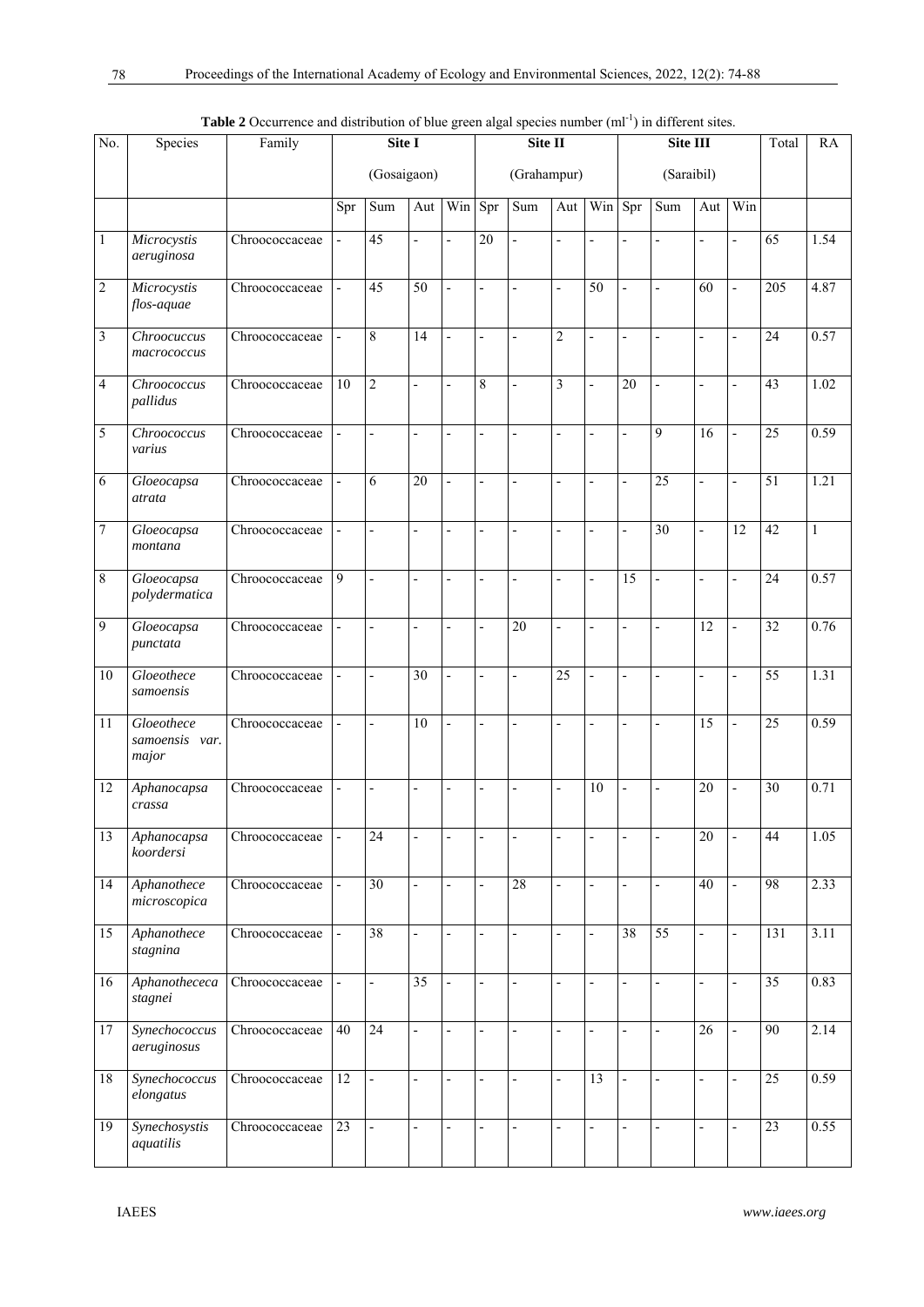| $\overline{20}$ | Gomphosphaeri<br>a aponina                        | Chroococcaceae   | $\frac{1}{2}$            |                 | 38                           |                          |                              |                 |                              |                          |                              |                          | ÷,                           | 40                       | 78              | 1.85 |
|-----------------|---------------------------------------------------|------------------|--------------------------|-----------------|------------------------------|--------------------------|------------------------------|-----------------|------------------------------|--------------------------|------------------------------|--------------------------|------------------------------|--------------------------|-----------------|------|
| 21              | Myxosarcina<br>burmensis                          | Pleurocapsaceae  | $\frac{1}{2}$            | 38              | $\overline{a}$               | $\overline{a}$           | $\overline{a}$               |                 | 45                           | $\overline{20}$          | $\overline{a}$               | $\overline{a}$           | 32                           | $\overline{a}$           | 135             | 3.21 |
| 22              | Hydrococcus<br>rivularis                          | Hyellaceae       | $\overline{30}$          | L,              | $\overline{\phantom{a}}$     |                          | ÷,                           |                 | $\overline{a}$               | L,                       | $\overline{\phantom{a}}$     | 28                       | $\overline{\phantom{a}}$     | Ĭ.                       | 58              | 1.38 |
| 23              | Spirulina<br>meneghiniana                         | Oscillatoriaceae | $\overline{\phantom{a}}$ | 12              | L,                           |                          | L,                           |                 | $\overline{a}$               | $\overline{\phantom{a}}$ | $\overline{a}$               | $\overline{a}$           | $\overline{\phantom{0}}$     |                          | 12              | 0.29 |
| 24              | Spirulina<br>subtilissima                         | Oscillatoriaceae | $\overline{\phantom{a}}$ | $\overline{a}$  | 8                            | $\overline{a}$           | $\frac{1}{2}$                |                 | $\overline{a}$               | 6                        | $\overline{a}$               | $\overline{a}$           | $\overline{\phantom{a}}$     | $\overline{\phantom{a}}$ | 14              | 0.33 |
| 25              | Oscillatoria<br>annae                             | Oscillatoriaceae | 8                        | $\overline{a}$  | $\overline{a}$               | $\overline{a}$           | $\overline{a}$               | $\overline{a}$  | $\overline{a}$               | $\overline{\phantom{a}}$ | $\overline{a}$               | $\overline{a}$           | $\overline{a}$               | 8                        | 16              | 0.38 |
| 26              | Oscillatoria<br>acuta                             | Oscillatoriaceae | $\overline{4}$           |                 | L,                           | $\overline{a}$           | $\overline{a}$               | 12              | L,                           | $\overline{a}$           | $\overline{a}$               | $\overline{a}$           | $\overline{a}$               | 8                        | $\overline{24}$ | 0.57 |
| 27              | Oscillatoria<br>formosa                           | Oscillatoriaceae | $\frac{1}{2}$            |                 | $\qquad \qquad \blacksquare$ | 10                       | $\qquad \qquad \blacksquare$ | 8               | $\overline{a}$               | 5                        | $\overline{a}$               |                          | $\overline{\phantom{a}}$     | $\overline{a}$           | 23              | 0.55 |
| 28              | Oscillatoria<br>limosa                            | Oscillatoriaceae | 10                       | $\overline{12}$ | L,                           | $\overline{a}$           | L,                           |                 | $\frac{1}{2}$                | 20                       | 16                           | $\overline{a}$           | $\overline{\phantom{a}}$     | 14                       | 72              | 1.71 |
| 29              | Oscillatoria<br>ornate<br>var.<br>crassa          | Oscillatoriaceae | $\frac{1}{2}$            | 8               | L,                           |                          | $\overline{a}$               |                 | 16                           | $\overline{a}$           | $\frac{1}{2}$                | $\overline{10}$          | $\overline{\phantom{a}}$     | $\overline{a}$           | $\overline{34}$ | 0.81 |
| 30              | <i>Oscillatoria</i><br>princeps<br>var.<br>crassa | Oscillatoriaceae | L,                       | 8               | $\overline{a}$               |                          |                              |                 | $\overline{a}$               |                          | $\overline{a}$               | $\overline{15}$          | $\overline{\phantom{a}}$     |                          | 23              | 0.55 |
| 31              | Oscillatoria<br>splindida                         | Oscillatoriaceae | $\overline{a}$           | $\overline{a}$  | $\qquad \qquad \blacksquare$ | $\overline{a}$           | $\overline{a}$               | 12              | $\qquad \qquad \blacksquare$ | Ĭ.                       | $\overline{\phantom{a}}$     | $\overline{a}$           | $\qquad \qquad \blacksquare$ | $\overline{\phantom{0}}$ | 12              | 0.29 |
| 32              | Phormedium<br>retzii                              | Oscillatoriaceae | $\blacksquare$           | $\overline{12}$ | $\qquad \qquad \blacksquare$ | $\overline{a}$           | $\overline{\phantom{0}}$     | $\overline{21}$ | $\overline{10}$              | $\overline{\phantom{0}}$ | $\overline{\phantom{a}}$     | L,                       | $\overline{14}$              | 11                       | 68              | 1.62 |
| $\overline{33}$ | Phormedium<br>tenue                               | Oscillatoriaceae | $\frac{1}{2}$            |                 | 6                            |                          |                              |                 | ÷,                           |                          | 9                            | $\overline{20}$          | $\overline{a}$               |                          | $\overline{35}$ | 0.83 |
| 34              | Lyngbya<br>allorgei                               | Oscillatoriaceae | $\overline{\phantom{0}}$ |                 |                              |                          | $\overline{a}$               |                 | $\overline{\phantom{a}}$     | $\overline{\phantom{a}}$ | $\overline{a}$               |                          | $\overline{25}$              |                          | $\overline{25}$ | 0.59 |
| 35              | Lyngbya<br>arboricola                             | Oscillatoriaceae | $\overline{\phantom{a}}$ | $\overline{a}$  | 12                           | $\overline{\phantom{a}}$ | $\frac{1}{2}$                | 14              | $\overline{\phantom{a}}$     | $\overline{\phantom{a}}$ | $\overline{\phantom{a}}$     | $\overline{\phantom{a}}$ | $\overline{\phantom{a}}$     | 20                       | 46              | 1.09 |
| 36              | Lyngbya<br>ceylanica                              | Oscillatoriaceae | $\frac{1}{2}$            | 30              | $\qquad \qquad \blacksquare$ | $\overline{\phantom{a}}$ | $\overline{a}$               | 24              | $\overline{\phantom{a}}$     | $\overline{\phantom{a}}$ | $\qquad \qquad \blacksquare$ | $\overline{\phantom{a}}$ | $\overline{\phantom{a}}$     | $\overline{\phantom{a}}$ | 54              | 1.28 |
| 37              | Lyngbya<br>majuscula                              | Oscillatoriaceae | ÷,                       | $\overline{13}$ | $\overline{a}$               | $\overline{\phantom{0}}$ | $\qquad \qquad \blacksquare$ | $\overline{a}$  | $\overline{27}$              | $\frac{1}{2}$            | $\overline{22}$              | $\frac{1}{2}$            | $\blacksquare$               | $\overline{a}$           | 62              | 1.47 |
| $\overline{38}$ | Lyngbya<br>martensiana<br>var. calcarea           | Oscillatoriaceae | $\blacksquare$           | 16              | $\overline{a}$               |                          | $\overline{a}$               |                 | $\frac{1}{2}$                | $\overline{\phantom{a}}$ | $\overline{\phantom{a}}$     | $\frac{1}{2}$            | $\overline{12}$              | $\overline{a}$           | 28              | 0.67 |
| 39              | Schizothrix<br>lacustris                          | Oscillatoriaceae | $\frac{1}{2}$            | $\overline{a}$  | $\overline{15}$              | $\overline{a}$           | $\overline{a}$               | $\overline{a}$  | $\overline{20}$              | $\blacksquare$           | $\overline{a}$               | $\overline{a}$           | $\overline{\phantom{a}}$     | $\overline{a}$           | $\overline{35}$ | 0.83 |
| 40              | Microcoleus<br>acutissimus                        | Oscillatoriaceae | $\frac{1}{2}$            | $\overline{a}$  | $\overline{23}$              |                          | $\overline{a}$               |                 | $\overline{a}$               | $\overline{a}$           | $\overline{a}$               | $\overline{a}$           | 48                           | $\overline{a}$           | 71              | 1.69 |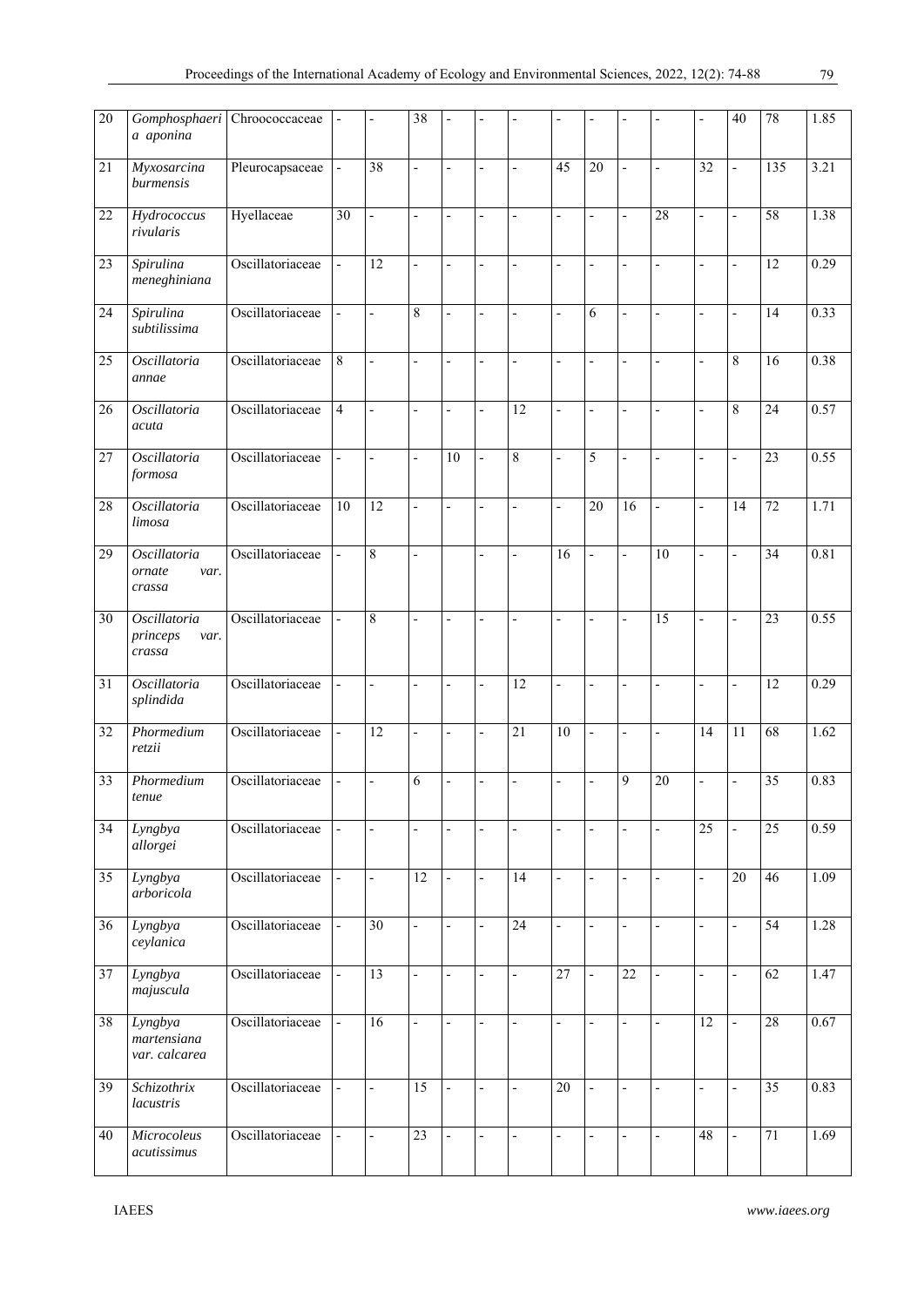| 41              | Microcoleus<br>chthonoplastes                            | Oscillatoriaceae | $\overline{\phantom{m}}$     |                              |                              | 30                       |                              |                          |                          |                          |                          |                              |                          | 20                       | 50              | 1.19 |
|-----------------|----------------------------------------------------------|------------------|------------------------------|------------------------------|------------------------------|--------------------------|------------------------------|--------------------------|--------------------------|--------------------------|--------------------------|------------------------------|--------------------------|--------------------------|-----------------|------|
| 42              | Microcoleus<br>subtorulosus                              | Oscillatoriaceae | $\frac{1}{2}$                |                              | 30                           |                          | $\overline{a}$               |                          | $\overline{a}$           | $\overline{\phantom{a}}$ | $\overline{a}$           | $\overline{a}$               | $\overline{\phantom{a}}$ | $\overline{a}$           | $\overline{30}$ | 0.71 |
| 43              | Anabaenopsis<br>arnoldii<br>var.<br>indica               | Nostocaceae      | $\overline{\phantom{a}}$     | $\overline{a}$               | 5                            | $\overline{a}$           | $\frac{1}{2}$                |                          | 20                       | $\overline{a}$           | $\overline{a}$           | $\overline{a}$               | $\overline{\phantom{a}}$ | $\overline{a}$           | 25              | 0.59 |
| 44              | Cylindrosperm<br>um<br>alatosporum                       | Nostocaceae      | $\overline{a}$               | $\overline{26}$              | L,                           | Ĭ.                       | $\overline{a}$               |                          | $\overline{a}$           | $\overline{\phantom{0}}$ | $\overline{a}$           | L,                           | $\overline{\phantom{a}}$ | $\overline{a}$           | 26              | 0.62 |
| 45              | Cylindrosperm<br>um<br>michailovskoen<br>se              | Nostocaceae      | 13                           | $\overline{a}$               | $\overline{a}$               | $\overline{a}$           | $\,$ $\,$                    |                          | $\overline{a}$           | $\overline{\phantom{a}}$ | $\overline{\phantom{a}}$ | L,                           | $\overline{\phantom{a}}$ | $\overline{\phantom{0}}$ | $\overline{21}$ | 0.5  |
| 46              | Cylindrosperm<br>umm uscicola                            | Nostocaceae      | $\overline{\phantom{a}}$     | 23                           | $\overline{a}$               | L,                       | $\overline{a}$               |                          | 21                       | L,                       | $\overline{a}$           |                              | $\overline{\phantom{a}}$ | $\overline{a}$           | 44              | 1.05 |
| 47              | Cylindrosperm<br>muscicola<br>um<br>var.<br>kasmiriensis | Nostocaceae      | $\frac{1}{2}$                | $\overline{a}$               | $\overline{a}$               | $\overline{a}$           | L,                           | $\overline{a}$           | $\overline{\phantom{a}}$ | $\overline{\phantom{a}}$ | $\overline{a}$           | 40                           | $\overline{\phantom{a}}$ | $\overline{\phantom{a}}$ | 40              | 0.95 |
| 48              | $\overline{Cylind}$ rosperm<br>um stagnale               | Nostocaceae      | $\overline{a}$               |                              | 28                           |                          | $\overline{a}$               |                          | $\overline{a}$           |                          | $\overline{a}$           |                              | $\overline{\phantom{a}}$ | $\overline{a}$           | 28              | 0.67 |
| 49              | Cylindrosperm<br>um stagnale f.<br>variabilis            | Nostocaceae      | $\overline{\phantom{a}}$     |                              | $\qquad \qquad \blacksquare$ | 30                       | $\overline{a}$               |                          | $\overline{\phantom{a}}$ | $\overline{a}$           | $\overline{\phantom{a}}$ | $\overline{a}$               | $\overline{\phantom{a}}$ | $\overline{a}$           | $\overline{30}$ | 0.71 |
| 50              | Nostoc<br>calcicola                                      | Nostocaceae      | 8                            |                              |                              | $\overline{a}$           | $\overline{30}$              | 35                       | L,                       | $\overline{a}$           | $\overline{a}$           | 6                            | $\overline{a}$           | $\overline{a}$           | 79              | 1.88 |
| 51              | Nostoc hatei                                             | Nostocaceae      | $\frac{1}{2}$                | 20                           | 25                           | $\overline{a}$           | 36                           | $\overline{a}$           | 24                       | $\overline{\phantom{a}}$ | $\frac{1}{2}$            | 13                           | $\overline{27}$          | $\overline{a}$           | 145             | 3.45 |
| $\overline{52}$ | Nostoc linkia                                            | Nostocaceae      | $\frac{1}{2}$                | $\overline{a}$               | $\overline{45}$              | $\overline{\phantom{0}}$ | $\frac{1}{2}$                | $\overline{a}$           | $\overline{\phantom{a}}$ | 28                       | $\overline{\phantom{a}}$ | $\overline{a}$               | $\overline{\phantom{a}}$ | $\frac{1}{2}$            | $\overline{73}$ | 1.73 |
| 53              | <b>Nostoc</b><br>ellipsosporum                           | Nostocaceae      | $10\,$                       |                              | $\qquad \qquad \blacksquare$ | $\overline{a}$           | $\qquad \qquad \blacksquare$ | 26                       | $\overline{\phantom{a}}$ | L,                       | $\overline{\phantom{a}}$ |                              | $\overline{\phantom{a}}$ | 9                        | 45              | 1.07 |
| $\overline{54}$ | <b>Nostoc</b><br>punctiforme                             | Nostocaceae      | $\qquad \qquad \blacksquare$ | $\qquad \qquad \blacksquare$ | $\overline{a}$               | $\overline{\phantom{a}}$ | $\qquad \qquad \blacksquare$ | $\overline{a}$           | 23                       | $\frac{1}{2}$            | $\overline{a}$           | $\overline{\phantom{a}}$     | $\blacksquare$           | $\overline{\phantom{a}}$ | 23              | 0.55 |
| 55              | Anabaena<br>azollae                                      | Nostocaceae      | 8                            | $\overline{a}$               | $\overline{12}$              | $\overline{13}$          | $\qquad \qquad -$            | $\overline{a}$           | $\overline{\phantom{a}}$ | $\overline{4}$           | $\blacksquare$           | $\overline{10}$              | $\blacksquare$           | $\overline{12}$          | 59              | 1.4  |
| 56              | Anabaena<br>circinalis                                   | Nostocaceae      | $\overline{a}$               | $\frac{1}{2}$                | 20                           | $\overline{14}$          | $\Box$                       | $\overline{\phantom{a}}$ | 18                       | $\overline{\phantom{a}}$ | $\overline{\phantom{a}}$ | $\frac{1}{2}$                | $\frac{1}{2}$            | L.                       | $\overline{52}$ | 1.24 |
| 57              | Anabaena<br>doliolum                                     | Nostocaceae      | $\frac{1}{2}$                | $\overline{15}$              | $\overline{a}$               | $\overline{a}$           | $\overline{a}$               | $\overline{a}$           | $\blacksquare$           | $\overline{\phantom{a}}$ | $\frac{1}{2}$            | $\overline{a}$               | $\blacksquare$           | $\frac{1}{2}$            | $\overline{15}$ | 0.36 |
| 58              | Anabaena<br>fertilissima                                 | Nostocaceae      | $\overline{\phantom{0}}$     | $\frac{1}{2}$                | $\overline{30}$              | $\overline{10}$          | $\overline{\phantom{a}}$     | $\overline{\phantom{0}}$ | $\overline{\phantom{a}}$ | $\overline{\phantom{a}}$ | $\overline{\phantom{a}}$ | $\qquad \qquad \blacksquare$ | $\blacksquare$           | $\frac{1}{2}$            | 40              | 0.95 |
| 59              | Anabaena<br>fuellibornii                                 | Nostocaceae      | $\,$ 8 $\,$                  | $\frac{1}{2}$                | $\overline{a}$               | $\overline{\phantom{a}}$ | $\qquad \qquad \blacksquare$ | $\overline{a}$           | $\overline{\phantom{a}}$ | $\overline{\phantom{a}}$ | $\blacksquare$           | $\frac{1}{2}$                | $\blacksquare$           | $\overline{\phantom{0}}$ | $\overline{8}$  | 0.19 |
| 60              | Anabaena<br>iyengarii                                    | Nostocaceae      | $\qquad \qquad \blacksquare$ | $\frac{1}{2}$                | 14                           | $\overline{\phantom{a}}$ | $\frac{1}{2}$                | 9                        | $\blacksquare$           | $\overline{\phantom{a}}$ | $\overline{\phantom{a}}$ | $\frac{1}{2}$                | $\blacksquare$           | 9                        | $\overline{32}$ | 0.76 |
| 61              | Anabaena                                                 | Nostocaceae      | $\overline{\phantom{a}}$     | $\frac{1}{2}$                | $10\,$                       | $\overline{\phantom{a}}$ | $\qquad \qquad -$            | $\overline{\phantom{0}}$ | $\blacksquare$           | 15                       | $\overline{\phantom{a}}$ | $27\,$                       | $\overline{\phantom{a}}$ | $\frac{1}{2}$            | 52              | 1.24 |

80

IAEES *www.iaees.org*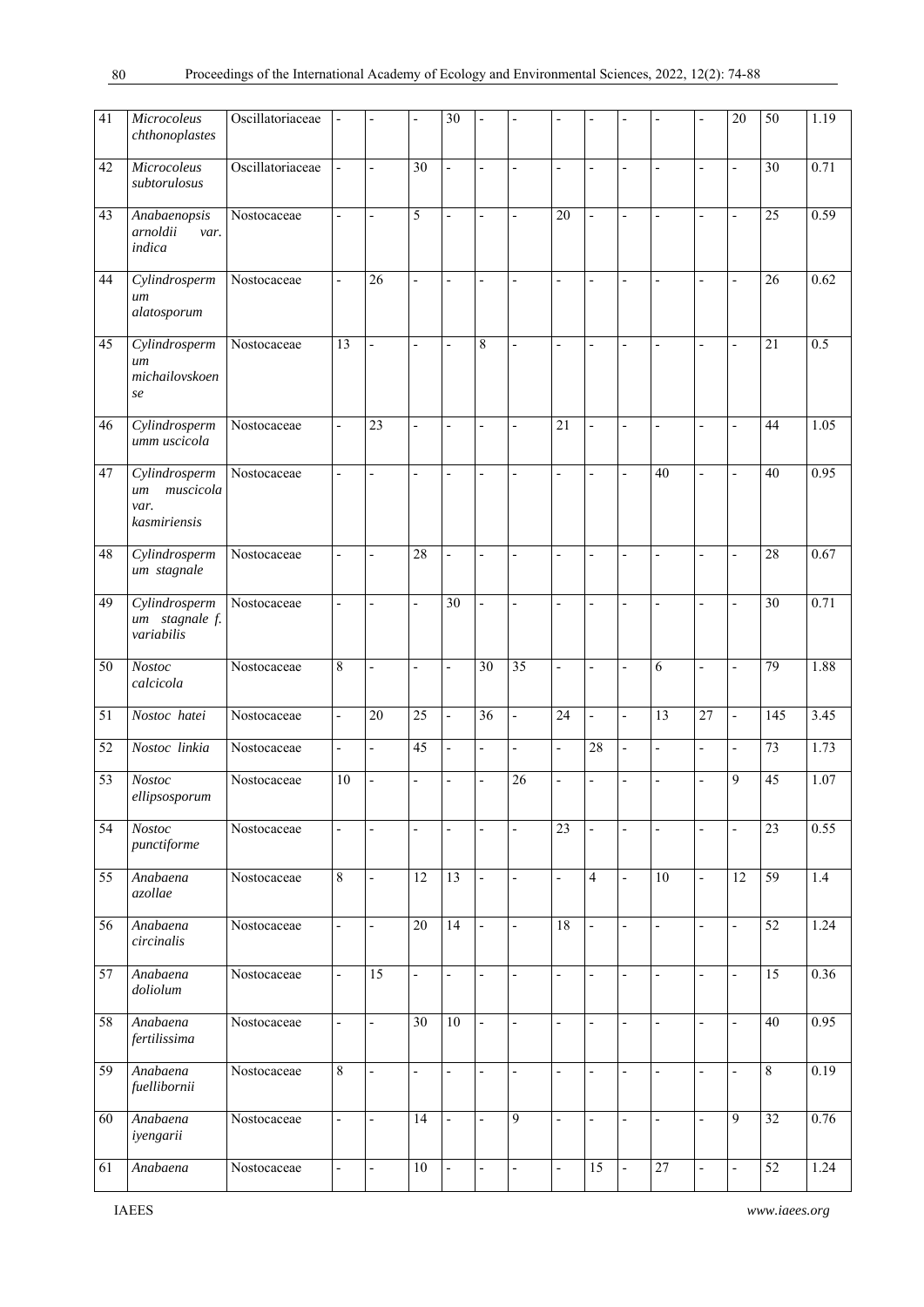|        | oscillarioides                                     |                                  |                          |                          |                              |                          |                          |                          |                              |                          |                              |                          |                              |                          |                 |      |
|--------|----------------------------------------------------|----------------------------------|--------------------------|--------------------------|------------------------------|--------------------------|--------------------------|--------------------------|------------------------------|--------------------------|------------------------------|--------------------------|------------------------------|--------------------------|-----------------|------|
| 62     | Anabaena                                           | $\overline{\text{N}}$ ostocaceae | $\frac{1}{2}$            |                          | $\qquad \qquad \blacksquare$ | $\overline{a}$           | $\overline{21}$          | $\overline{12}$          | $\overline{\phantom{0}}$     | $\overline{a}$           | $\frac{1}{2}$                | $\overline{18}$          | $\overline{a}$               | $\overline{a}$           | 51              | 1.21 |
|        | spiroides<br>var.<br>contracta                     |                                  |                          |                          |                              |                          |                          |                          |                              |                          |                              |                          |                              |                          |                 |      |
| 63     | Anabaena<br>unispora                               | Nostocaceae                      | 10                       | $\overline{a}$           | $\blacksquare$               | $\overline{a}$           | $\overline{a}$           | 6                        | $\overline{a}$               | $\overline{a}$           | ÷,                           | $\overline{a}$           | 20                           | $\overline{a}$           | 36              | 0.86 |
| 64     | Anabaena<br>utermöhlii                             | Nostocaceae                      | $\frac{1}{2}$            | $\overline{a}$           | $\overline{27}$              | $\overline{21}$          | L,                       | $\overline{a}$           | $\overline{28}$              |                          | L                            | $\overline{a}$           | 12                           |                          | 88              | 2.09 |
| 65     | Pseudanabaena<br>schmidlei                         | Nostocaceae                      | $\overline{10}$          | 16                       | $\overline{\phantom{a}}$     | $\overline{\phantom{0}}$ | $\blacksquare$           | 7                        | $\overline{15}$              | $\overline{a}$           | $\frac{1}{2}$                | $\overline{a}$           | $\blacksquare$               | $\overline{\phantom{0}}$ | 48              | 1.14 |
| 66     | Aulosira<br>pseudoramosa                           | Nostocaceae                      | $\overline{\phantom{a}}$ | $\overline{a}$           | 20                           |                          | ÷                        |                          | $\qquad \qquad \blacksquare$ | $\overline{a}$           | $\qquad \qquad \blacksquare$ | $\overline{a}$           | $\overline{26}$              |                          | 46              | 1.09 |
| 67     | Scytonema<br>bohneri                               | Scytonematacea<br>e              | $\blacksquare$           | $\overline{a}$           | $\overline{\phantom{a}}$     | $\overline{\phantom{a}}$ | ÷.                       | $\overline{a}$           | $\overline{\phantom{a}}$     | $\overline{\phantom{0}}$ | $\overline{\phantom{a}}$     | 15                       | $\blacksquare$               | $\overline{\phantom{a}}$ | 15              | 0.36 |
| 68     | Scytonema<br>hofminni<br>var.<br>crassa            | Scytonematacea<br>e              | $\Box$                   | $\overline{a}$           | $\blacksquare$               | $\overline{a}$           | $\overline{a}$           | $\overline{a}$           | $\overline{a}$               | $\overline{a}$           | $\overline{a}$               | $\overline{a}$           | 22                           | $\overline{a}$           | 22              | 0.52 |
| 69     | Scytonema<br>schmidtii                             | Scytonematacea<br>e              | $\overline{\phantom{a}}$ | $\overline{a}$           | $\blacksquare$               | $\overline{\phantom{0}}$ | ÷,                       | $\overline{a}$           | $\frac{1}{2}$                | $\overline{a}$           | $\overline{a}$               | $\overline{a}$           | $\overline{20}$              | $\overline{a}$           | $\overline{20}$ | 0.48 |
| $70\,$ | Scytonema<br>simplex                               | Scytonematacea<br>e              | $\overline{\phantom{0}}$ |                          | ÷,                           |                          | $\overline{a}$           | 23                       | $\overline{a}$               |                          | $\qquad \qquad \blacksquare$ | 12                       | $\frac{1}{2}$                |                          | 35              | 0.83 |
| 71     | Tolypothrix<br>byssoidea                           | Scytonematacea<br>e              | $\overline{\phantom{a}}$ | $\overline{\phantom{a}}$ | $\overline{\phantom{a}}$     | 16                       | 23                       | $\overline{a}$           | $\qquad \qquad \blacksquare$ | $\overline{\phantom{0}}$ |                              | 27                       | $\overline{\phantom{a}}$     | $\overline{a}$           | 66              | 1.57 |
| 72     | Microchaete<br>tenera                              | Microchaetaceae                  | $\blacksquare$           | $\overline{a}$           | $\overline{21}$              | $\overline{14}$          | $\frac{1}{2}$            | $\overline{a}$           | $\qquad \qquad \blacksquare$ | $\overline{a}$           | $\overline{a}$               | $\overline{a}$           | $\overline{a}$               | $\overline{a}$           | $\overline{35}$ | 0.83 |
| 73     | Microchaete<br>teneravar.tenui<br>$\boldsymbol{S}$ | Microchaetaceae                  | $\blacksquare$           | $\overline{a}$           | $\overline{\phantom{a}}$     | $\overline{a}$           | 28                       | $\overline{a}$           | $\overline{\phantom{0}}$     |                          | $\overline{15}$              | $\overline{a}$           | $\frac{1}{2}$                |                          | 43              | 1.02 |
| 74     | Microchaete<br>uberrima<br>f.<br>minor             | Microchaetaceae                  | $\frac{1}{2}$            | ÷,                       | $\overline{\phantom{a}}$     | -                        | 19                       | $\overline{a}$           | $\qquad \qquad \blacksquare$ | $\overline{a}$           | ÷,                           | $\overline{\phantom{0}}$ | $\frac{1}{2}$                | 18                       | $\overline{37}$ | 0.88 |
| 75     | Calothrix<br>brevissima                            | Rivulariaceae                    | 10                       | $\overline{\phantom{a}}$ | $\overline{\phantom{a}}$     | 6                        | $\overline{\phantom{a}}$ | 12                       | $\overline{\phantom{a}}$     | $\frac{1}{2}$            | $\qquad \qquad \blacksquare$ | 9                        | $\overline{\phantom{a}}$     | $\frac{1}{2}$            | 37              | 0.88 |
| 76     | Calothrix<br>elenkinii                             | Rivulariaceae                    | $\blacksquare$           | 16                       | $\overline{\phantom{a}}$     | $\overline{\phantom{a}}$ | $\overline{\phantom{a}}$ | $\overline{\phantom{a}}$ | $\overline{\phantom{a}}$     | $\overline{a}$           | $\overline{\phantom{a}}$     | $\overline{\phantom{a}}$ | $\overline{\phantom{a}}$     | 18                       | $\overline{34}$ | 0.81 |
| $77\,$ | Calothrix fusca                                    | Rivulariaceae                    | $\frac{1}{2}$            | 5                        | 14                           | $\overline{a}$           | $\frac{1}{2}$            | $\overline{a}$           | $\frac{1}{2}$                | $\overline{a}$           | $\overline{a}$               | $\overline{a}$           | $\bar{\phantom{a}}$          | $\overline{a}$           | 19              | 0.45 |
| 78     | Calothrix<br>marchica                              | Rivulariaceae                    | $\Box$                   | $\overline{a}$           | $\blacksquare$               | $\blacksquare$           | $\overline{\phantom{a}}$ | $\overline{a}$           | 14                           | $\overline{\phantom{a}}$ | $\overline{16}$              | $\blacksquare$           | $\overline{\phantom{a}}$     | $\overline{\phantom{0}}$ | $\overline{30}$ | 0.71 |
| 79     | Calothrix<br>membranacea                           | Rivulariaceae                    | $\blacksquare$           | $\overline{a}$           | 6                            | 4                        | $\overline{\phantom{a}}$ | $\blacksquare$           | $\overline{9}$               | $\overline{\phantom{0}}$ | $\overline{\phantom{a}}$     | $\overline{\phantom{a}}$ | $\overline{\phantom{a}}$     | $\overline{\phantom{a}}$ | $\overline{15}$ | 0.36 |
| $80\,$ | Calothrix<br>parietina                             | Rivulariaceae                    | 6                        | $\overline{\phantom{a}}$ | $\overline{\phantom{a}}$     | -                        | $\overline{\phantom{a}}$ | 15                       | $\overline{\phantom{a}}$     | $\overline{\phantom{0}}$ | $\overline{\phantom{a}}$     | $\overline{\phantom{a}}$ | $\overline{\phantom{a}}$     | $\overline{\phantom{a}}$ | 21              | 0.5  |
| 81     | Calothrix<br>wembaerensis                          | Rivulariaceae                    | $\overline{\phantom{a}}$ | $\overline{a}$           | 38                           | $\overline{a}$           | $\overline{\phantom{0}}$ | $\overline{a}$           | 50                           | $\overline{a}$           | $\overline{\phantom{a}}$     | $\overline{a}$           | $\overline{\phantom{a}}$     | $\overline{a}$           | $\overline{88}$ | 2.09 |
| 82     | Dichothrix                                         | Rivulariaceae                    | $\blacksquare$           | $\overline{25}$          | $\overline{\phantom{0}}$     | $\overline{a}$           | $\frac{1}{2}$            | $\overline{a}$           | $\overline{\phantom{0}}$     |                          | $\qquad \qquad \blacksquare$ | $\overline{\phantom{0}}$ | $\qquad \qquad \blacksquare$ |                          | $\overline{25}$ | 0.59 |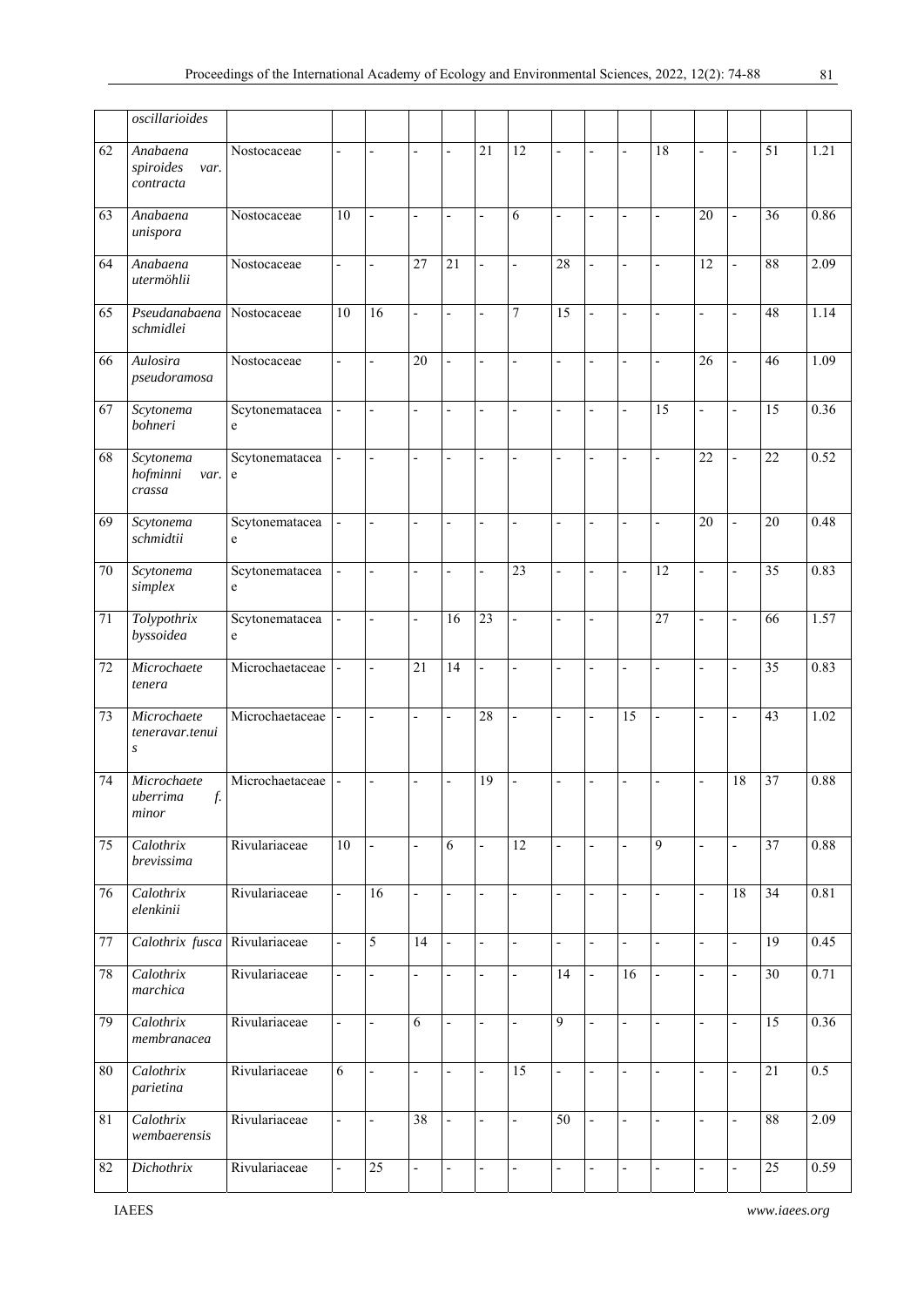|    | gypsophila                                   |                       |                          |                  |                          |                |                          |                          |                          |                |                          |                |                          |                |      |      |
|----|----------------------------------------------|-----------------------|--------------------------|------------------|--------------------------|----------------|--------------------------|--------------------------|--------------------------|----------------|--------------------------|----------------|--------------------------|----------------|------|------|
| 83 | Rivularia<br>aquatica                        | Rivulariaceae         | Ĭ.                       | $\overline{a}$   | 8                        | 23             | $\overline{a}$           | $\overline{22}$          | L,                       | 10             | $\overline{a}$           | $\overline{a}$ | $\overline{23}$          | 10             | 96   | 2.28 |
| 84 | Rivularia<br>beccariana                      | Rivulariaceae         | $\overline{a}$           | $\overline{a}$   | $\overline{\phantom{0}}$ | $\overline{a}$ | $\overline{\phantom{a}}$ | $\frac{1}{2}$            | 15                       | $\overline{a}$ | $\overline{a}$           | $\overline{a}$ | 10                       | $\overline{a}$ | 25   | 0.59 |
| 85 | Gloeotrichia<br>echinulata                   | Rivulariaceae         | $\overline{\phantom{0}}$ |                  | $\overline{\phantom{a}}$ | 18             | $\blacksquare$           | $\overline{a}$           | $\overline{\phantom{a}}$ | $\overline{a}$ | $\overline{a}$           | $\overline{a}$ | $\blacksquare$           | L,             | 18   | 0.43 |
| 86 | Gloeotrichia<br>intermediavar.k<br>anwaensis | Rivulariaceae         | $\overline{a}$           | $\overline{a}$   | 18                       | $\overline{a}$ | $\overline{a}$           | $\overline{a}$           | $\overline{a}$           | 9              | L,                       | $\overline{a}$ |                          |                | 27   | 0.64 |
| 87 | Gloeotrichia<br>natans                       | Rivulariaceae         | 8                        | $\overline{a}$   | $\overline{\phantom{a}}$ | $\overline{a}$ | $\blacksquare$           | 12                       | $\overline{a}$           | $\overline{a}$ | 6                        | $\overline{a}$ | $\overline{a}$           | L,             | 26   | 0.62 |
| 88 | Nostochopsis<br>lobatus                      | Nostochopsidace<br>ae | $10\,$                   | $\overline{a}$   | $\overline{\phantom{0}}$ | 43             |                          | $\overline{a}$           | $\overline{39}$          | $\overline{a}$ |                          | $\overline{a}$ | 40                       |                | 132  | 3.14 |
| 89 | Hapalosiphon<br>hibernicus                   | Stigonemataceae       | $\overline{\phantom{a}}$ | 18               | $\overline{\phantom{a}}$ | $\overline{a}$ | $\overline{\phantom{a}}$ | $\overline{a}$           | 29                       | Ĭ.             | $\overline{a}$           | $\overline{a}$ | $\overline{\phantom{0}}$ | $\overline{a}$ | 47   | 1.12 |
| 90 | Westiellopsis<br>prolifica                   | Stigonemataceae       | $\overline{\phantom{a}}$ | $\overline{a}$   | $\overline{\phantom{a}}$ | 20             | $\overline{a}$           | $\overline{a}$           | $\overline{a}$           | $\overline{a}$ | L,                       | $\overline{a}$ | 26                       | L,             | 46   | 1.09 |
| 91 | Stigonema<br>informe                         | Stigonemataceae       | $\overline{\phantom{a}}$ | 24               | $\overline{a}$           | $\overline{a}$ | $\overline{\phantom{0}}$ | $\overline{\phantom{0}}$ | $\overline{\phantom{m}}$ | Ĭ.             | $\overline{a}$           | $\overline{a}$ | L,                       |                | 24   | 0.57 |
| 92 | Stigonema<br>mamillosum                      | Stigonemataceae       | $\overline{8}$           | 12               | $\overline{\phantom{0}}$ | $\overline{a}$ | $\overline{\phantom{0}}$ | ÷,                       | $\overline{\phantom{a}}$ | $\overline{a}$ | $\overline{\phantom{0}}$ | $\overline{a}$ | 27                       |                | 47   | 1.12 |
|    | Total                                        |                       | 255                      | $\overline{571}$ | 632                      | 268            | 193                      | 318                      | 453                      | 190            | 157                      | 369            | 593                      | 209            | 4208 |      |

Spr=Spring, Sum=Summer, Aut =Autumn, Win=Winter, RA=Relative abundance.

82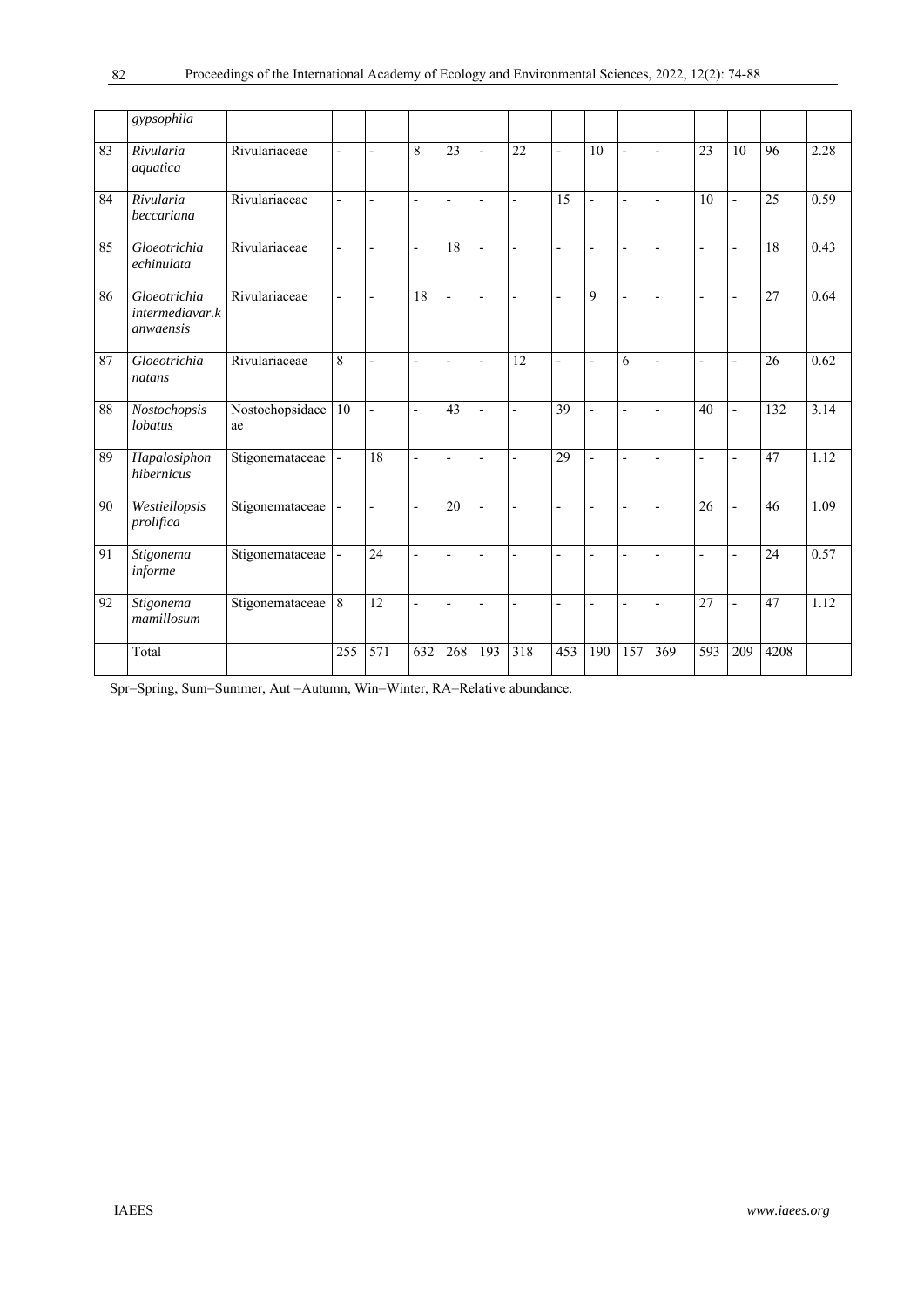| Location   | Seasons | No. of<br>individuals (N) | Species<br>richness |                | Diversity index            |                                | Evenness<br>(E) |
|------------|---------|---------------------------|---------------------|----------------|----------------------------|--------------------------------|-----------------|
|            |         | (Species<br>abundance)    |                     | Shannon<br>(H) | Simpson's<br>dominance (D) | Simpson's<br>diversity $(1-D)$ |                 |
| Gossaigaon | Spring  | 255                       | 21                  | 2.87           | 0.07                       | 0.93                           | 0.84            |
| (Site I)   | Summer  | 571                       | 29                  | 3.20           | 0.05                       | 0.95                           | 0.85            |
|            | Autumn  | 632                       | $30*$               | $3.25*$        | $0.04*$                    | $0.96*$                        | 0.86            |
|            | Winter  | 268                       | 14                  | $2.52*$        | 0.09                       | 0.91                           | 0.89            |
|            | Spring  | 193                       | $9*$                | 2.11           | 0.13                       | 0.87                           | $0.91*$         |
| Grahampur  | Summer  | 318                       | 19                  | 2.84           | 0.06                       | 0.94                           | 0.90            |
| (Site II)  | Autumn  | 543                       | 21                  | 2.88           | 0.06                       | 0.94                           | 0.85            |
|            | Winter  | 190                       | 12                  | 2.23           | 0.13                       | 0.87                           | 0.78            |
|            | Spring  | 157                       | $9*$                | 2.08           | $0.14*$                    | 0.86                           | 0.89            |
| Saraibil   | Summer  | 369                       | $18\,$              | 2.73           | $0.08\,$                   | 0.92                           | 0.85            |
| (Site III) | Autumn  | 593                       | 24                  | 3.07           | 0.05                       | 0.95                           | 0.90            |
|            | Winter  | 209                       | 14                  | 2,52           | 0.09                       | 0.91                           | 0.89            |

**Table 3** Species richness, abundance and diversity indices.

**Table 4** Correlation among the seasons for different species at three sites viz. Site I (Gossaigaon), Site II (Grahampur), Site III (Saraibil).

|            | Site/seasons |                          | Gossaigaon (Site-I)      |                          |                          |                          | Grahampur (Site-II)  |         |                          | Saraibil (Site-III) |           |           |         |  |
|------------|--------------|--------------------------|--------------------------|--------------------------|--------------------------|--------------------------|----------------------|---------|--------------------------|---------------------|-----------|-----------|---------|--|
|            |              | Spring                   | Summer                   | Autumn                   | Winter                   | Spring                   | Summer Autumn Winter |         |                          | Spring              | Summer    | Autumn    | Winter  |  |
|            | Spring       |                          | $-.034$                  | $-.233*$                 | $-.032$                  | $-.027$                  | .031                 | $-.107$ | $-.034$                  | .031                | .006      | .029      | $-.042$ |  |
|            | Summer       | $\overline{\phantom{a}}$ |                          | $-.071$                  | $-.207*$                 | .061                     | $-.006$              | .113    | $.290**$                 | .165                | .041      | $.294***$ | $-.111$ |  |
| Gossaigaon | Autumn       | $\overline{\phantom{a}}$ |                          | 1                        | $-.007$                  | $-.056$                  | $-.204$              | .147    | $.385***$                | $-.159$             | $-.112$   | .138      | .098    |  |
|            | Winter       | $\overline{\phantom{a}}$ |                          | $\overline{\phantom{0}}$ | 1                        | $-.039$                  | $-.049$              | .155    | $-.044$                  | $-.109$             | $-.065$   | .145      | .084    |  |
|            | Spring       | $\overline{\phantom{a}}$ |                          |                          |                          | 1                        | .130                 | $-.009$ | $-.090$                  | .067                | .140      | $-.034$   | $-.024$ |  |
| Grahampur  | Summer       |                          |                          |                          |                          | $\blacksquare$           | 1                    | $-166$  | $-.081$                  | $-.114$             | $-.068$   | .026      | .096    |  |
|            | Autumn       | $\overline{\phantom{a}}$ |                          | $\overline{\phantom{0}}$ | $\overline{\phantom{0}}$ | $\overline{\phantom{a}}$ | ۰                    | 1       | $-.005$                  | .018                | $-.140$   | .110      | $-.150$ |  |
|            | Winter       | $\overline{\phantom{a}}$ |                          |                          |                          |                          |                      |         |                          | $-.001$             | $-.051$   | $.358***$ | $-.001$ |  |
|            | Spring       | $\overline{\phantom{a}}$ | $\overline{\phantom{0}}$ | $\overline{\phantom{0}}$ | $\overline{\phantom{0}}$ | $\overline{\phantom{a}}$ |                      |         | $\overline{a}$           | 1                   | $.321$ ** | $-.151$   | $-.040$ |  |
|            | Summer       | $\overline{\phantom{a}}$ |                          |                          |                          |                          |                      |         | $\overline{\phantom{0}}$ | $\overline{a}$      | 1         | $-.168$   | $-.064$ |  |
| Saraibil   | Autumn       |                          |                          |                          |                          |                          |                      |         |                          |                     |           |           | $-.135$ |  |
|            | Winter       |                          |                          |                          |                          |                          |                      |         |                          |                     |           |           | 1       |  |

\* denotes Correlation is significant at the 0.05 level (2-tailed).

\*\* denotes Correlation is significant at the 0.01 level (2-tailed).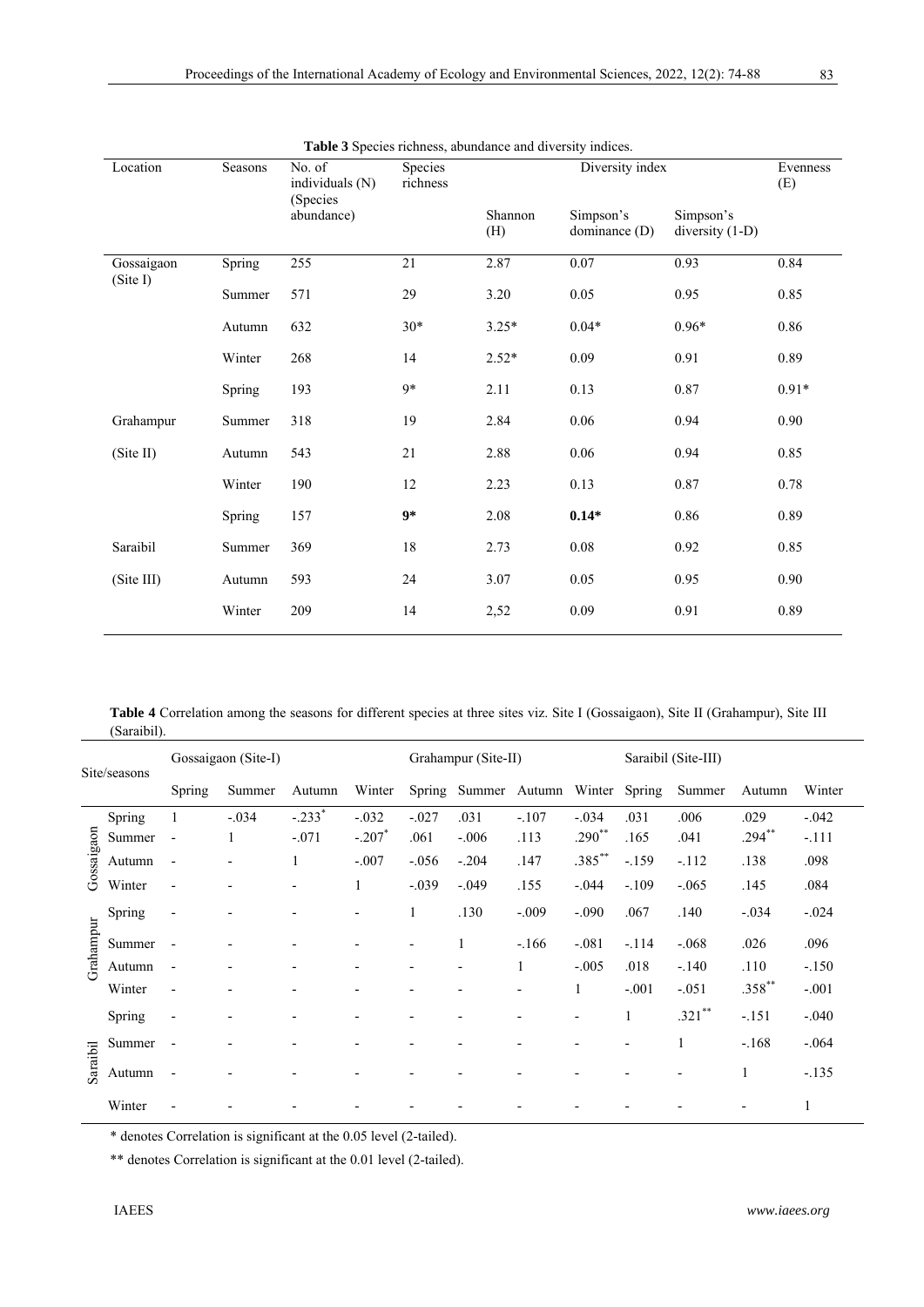They also varied their number in different habitats such as pond, pool, streams, river, paddy field etc. most of the species found in ditches/pool and minimum species number was recorded from stream/river habitat. Ditches/pool is narrow depth water bodies found near to the roads, households, agricultural lands. Maximum occurrence of algae in theses pools might be due to excess amount of nutrients which came from the agricultural lands or households. Similar results from little-known habitats in tropical regions are place of high diversity and even led to discoveries of new taxa (Sant'Anna et al., 2011; Dadheech et al., 2014; Hašler et al., 2014; Dvořák et al., 2015). Many authors such as Neustupa and Škaloud (2010) found that tropical habitats posses higher diversity than corresponding temperate habitats. From there it was clear that the microhabitat conditions, characteristically humidity and light, may have an important role on determining algal and cyanobacterial diversity. However, minimum species in streams/river may be due to maximum current/flow of water and unfavorable factors the growth and population of algae.

Algae species diversity varied in different seasons in different sites and habitats as well. In all the seasons algae were found but autumn season found most favorable for algal growth among three sites. Spring season was the least favorable for algal population except site I. this might be due to the autumn best suits the growth. Temperature, humidity, nutrients during this season was the best for the species. Similar studied reported by Prasad (1970-1983) on the algae of Andaman and Nicobar Islands.

In aquatic habitats, the environmental factors of water such as solubility of gases and solids, the penetration of light, temperature and density are responsible for the variations in algal diversity and population. Temperature is one of the most important and essential parameter of aquatic habitats because almost all the physical, chemical and biological properties are governed by it. It influences the oxygen contents of water quantity and quality of autotrophs, while affecting the rate of photosynthesis and also indirectly affecting the quantity and quality of heterotrophs (Barnabe, 1994). The temperature of water varies throughout the year with seasonal changes in air temperature, day length, and solar radiations. Animals are stressed when temperature changes rapidly, because there is no enough time for physiological adaptation (Boyd, 1998). Water temperature depends on many factors such as climate, sunlight and depth. The intensity and seasonal variation in temperature of water directly affect the productivity of lakes. All organisms including fish possess limits of temperature tolerance. Seasonal variation of temperature influences the feeding habits of the fish. All biological activities like ingestive variation, reproduction, movement and distribution are greatly influenced by water temperature. Decrease in temperature is also directly related to increase in DO. The seasonal and diurnal variation was observed to be due to high nutrient value of the water.



Fig. 1.1 pH of Gossaigaon. Fig. 1.2 pH of Grahampur. Fig. 1.3 pH of Saraibil.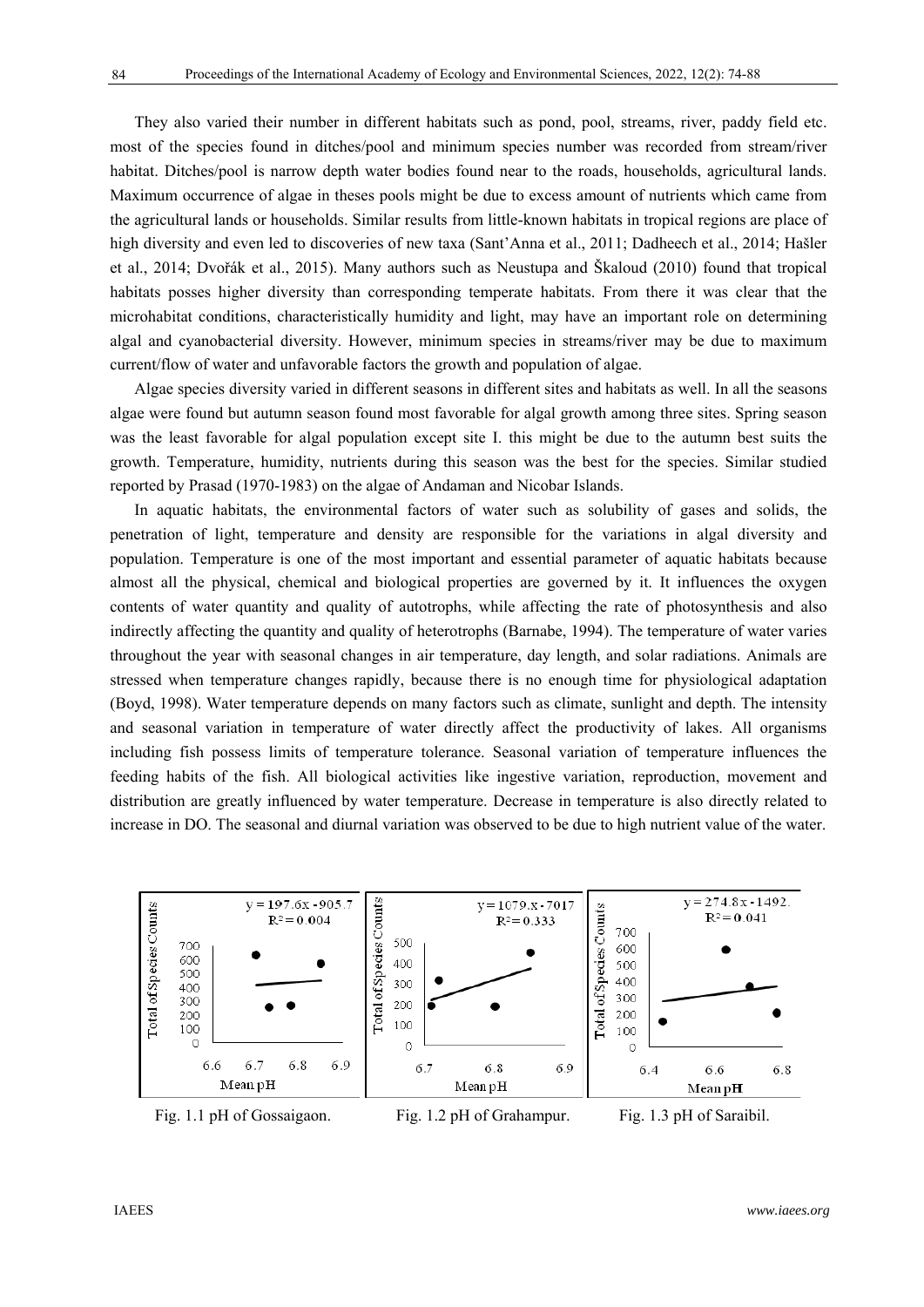



Fig. 1.7 COD of Gossaigaon. Fig. 1.8 COD of Grahampur. Fig. 1.9 COD of Saraibil.

13.5

Mean COD

14

14.5

13

200 Total<sub>6</sub>

100  $\overline{0}$ 

13

13.5

Mean COD

 $14$ 

14.5

500 400 300

200 100

¢

13

13.2

Mean COD

13.4

Fig. 1.13 Nitrate of Gossaigaon. Fig. 1.14 Nitrate of Grahampur. Fig. 1.15 Nitrate of Saraibil.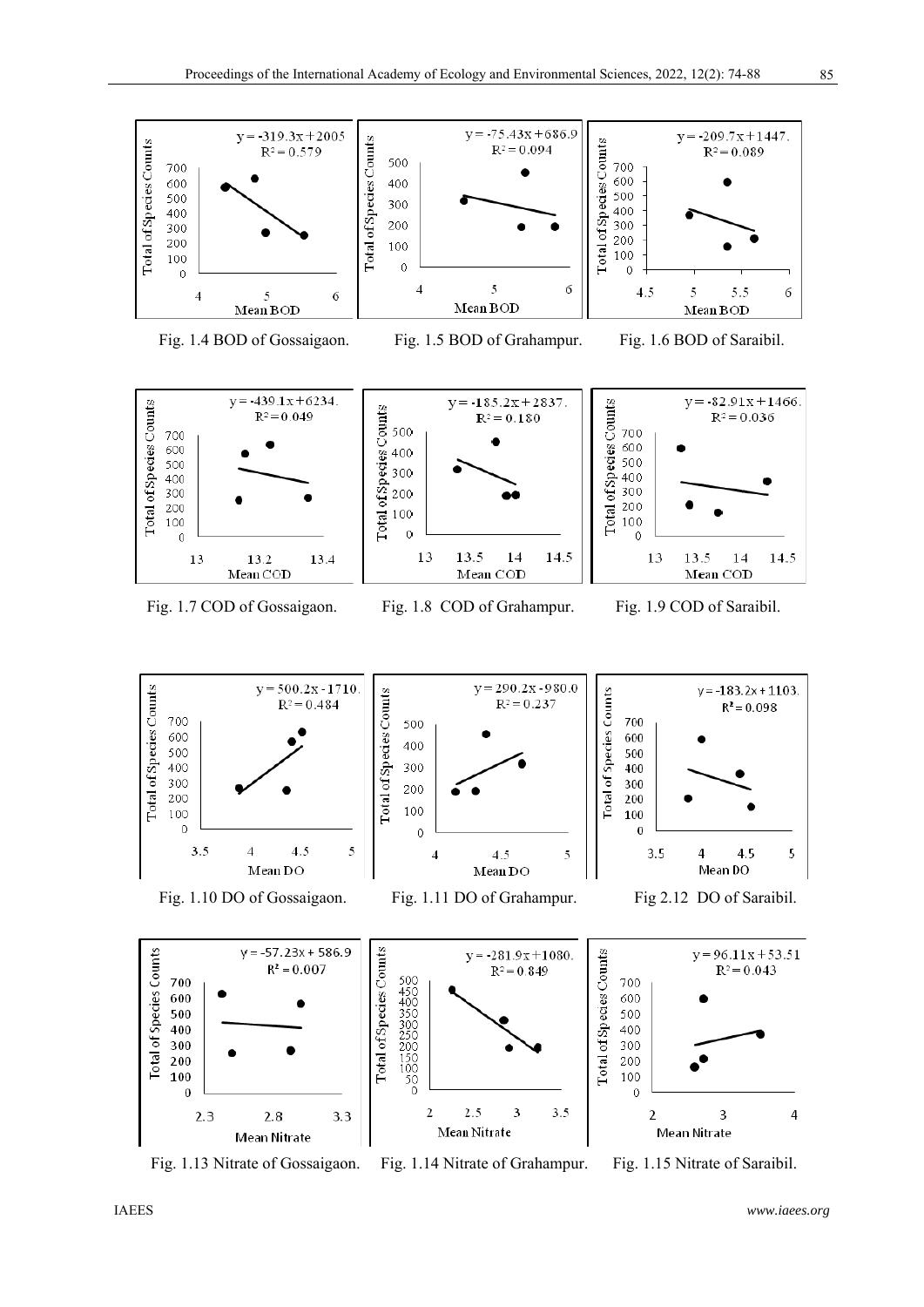

Fig. 1.16 Phosphate of Gossaigaon. Fig. 1.17 Phosphate of Grahampur. Fig. 1.18 Phosphate of Saraibil.



Figure 2.19 Potassium of Gossaigaon Figure.2.20 Grahampur Figure 2.21 Saraibil





**Fig. 1** Linear regression relationship between total of species counts vs. mean water pH at Grahampur.

#### **4 Conclusions**

Our study gives information about the appearance of huge diversity of cyanobacteria in fresh water/aquatic habitats in Assam, India. Studies say habitats have distinct cyanobacterial microflora, but the different sites in different geographical regions evidently fluctuate in their diversity as well as in local climatic conditions. Cyanobacteria can be used for practical purposes in different ways. Even in many countries, cyanobacteria are harvested locally from lake, pond and river to use in different purposes. It has also been found that cyanobacteria can be used to improve the soil quality in dry semi-desert regions. *Microcoleus vaginatus*, one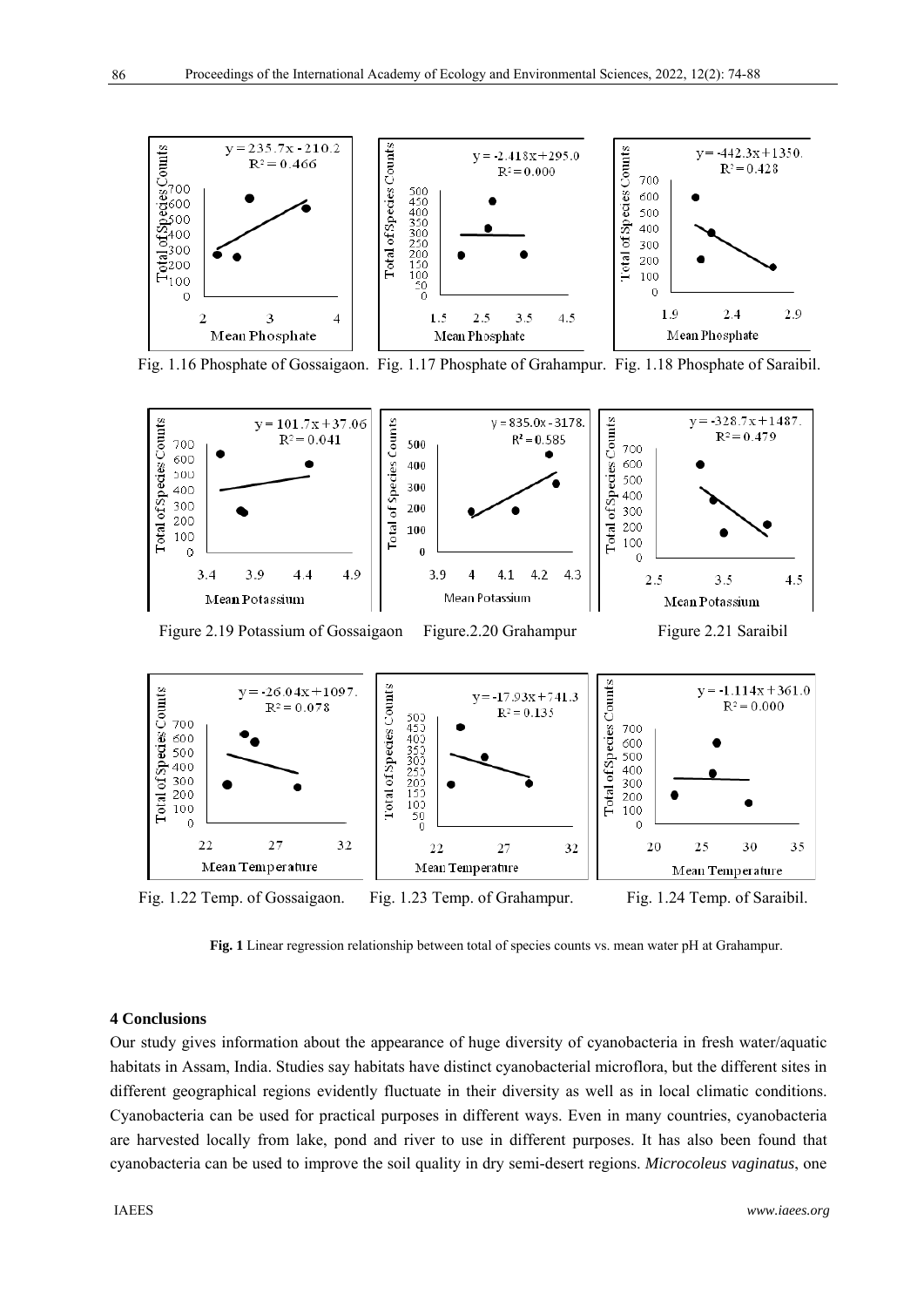of the main species that can be used in that particular purpose. Cyanobacteria are being applied since many decades ago to agricultural lands to increase soil fertility, especially to improve the N status of paddy fields.

# **References**

- Ahmed SU. 1999. Distributional pattern of blue green algal biofertilizer in Nagaon subdivision, Nagaon (Assam) and application of some selected strains in rice crop. PhD Thesis, Gauhati University, India
- Allen SE, Grimshaw HM, Parkinson JA, Quarmby C. 1974. Chemical Analysis of Ecological Materials. Blackwell Scientific Publications, USA
- Anderson JM, Ingram JSI. 1993. A Handbook of Methods. CAB International, Wallingford, Oxfordshire, UK
- APHA (American Public Health Association). 2005. Standard Methods for the Examination of Water and Wastewater  $(21<sup>st</sup>$  edition). Washington DC, USA
- Barnabe G. 1994. Aquaculture Biology and Ecology of Cultured Species. Ellis Horwood Limited, UK
- Boyd CE, Tucker CS. 1998. Pond Aquaculture Water Quality Management. Kluwer Academic Publishers, London, UK
- Dadheech PK, Selmeczy G B, Vasas G, Padisák J, Arp W, Tapolczai K, Krienitz L. 2014. Presence of potential toxin-producing Cyanobacteria in an oligo-mesotrophic lake in Baltic Lake District, Germany: an ecological, genetic and toxicological survey. Toxins, 6(10): 2912-2931
- Dasgupta M, Ahmed SU. 2013. Some potential rice field BGA isolates from Sonitpur district Assam, North east India. Journal of Natural Product and Plant Resources, 3(4): 17-23
- Deb S, Sarma B, Ruot J, Sengupta M. 2013. Algal diversity in soil crusts of Assam University, Silchar Campus (North East India). Phycos, 43(1): 56-67
- Deka M, Bordoloi RPM. 1991. Studies on blue green algae from rice fields of Assam: A qualitative assessment. Phycos, 30: 173-180
- Desikachary TV. 1959. Cyanophyta, Monograph. Indian Council of Agricultural Research, New Delhi, India
- Devi P. 1981. Taxonomical and ecological studies on the algal flora of Darrang District of Assam. PhD Thesis, Gauhati University, Gauhati, India
- Dvořák P, Poulíčková A, Hašler P, Belli M, Casamatta DA, Papini A. 2015. Species concepts and speciation factors in cyanobacteria, with connection to the problems of diversity and classification. Biodiversity and Conservation, 24(4): 739-757
- Fritsch. 1936. Essays in Geobotany in Honour of WA Setchell. 195-217, USA
- Geitler L. 1932. Cyanophyceae. In: Rabenhorst's Kryptogamenflora. Leipzig, Germany
- Gupta C, Kulkarni P. 2016. A comparative study on nostoc and *Oscillatoria* spp for heavy metal tolerance and biomass production. National Journal of Life Science, 13(2): 147-150
- Hašler P, Dvořák P, Poulíčková A, Casamatta DA. 2014. A novel genus Ammassolinea gen. nov. (Cyanobacteria) isolated from sub-tropical epipelic habitats. Fottea, 14(2): 241-248
- Nandi Band Rout J. 2000. Algal flora of different of Dargakona area, Silchar (South Assam). Phycos, 39(1 and 2): 43-49
- Nayak N, Prasanna R. 2007. Soil PH and its role in cyanobacterial abundance and diversity in rice field soils. Applied Ecology and Environmental Research, 5(2): 103-113
- Neustupa J, Škaloud P. 2010. Diversity of subaerial algae and cyanobacteria growing on bark and wood in the lowland tropical forests of Singapore. Plant Ecology and Evolution, 143(1): 51-62
- Patterson GML. 1996. Biotechnological application of cyanobacteria. Journal of Scientific and Industrial Research, 55: 669-684